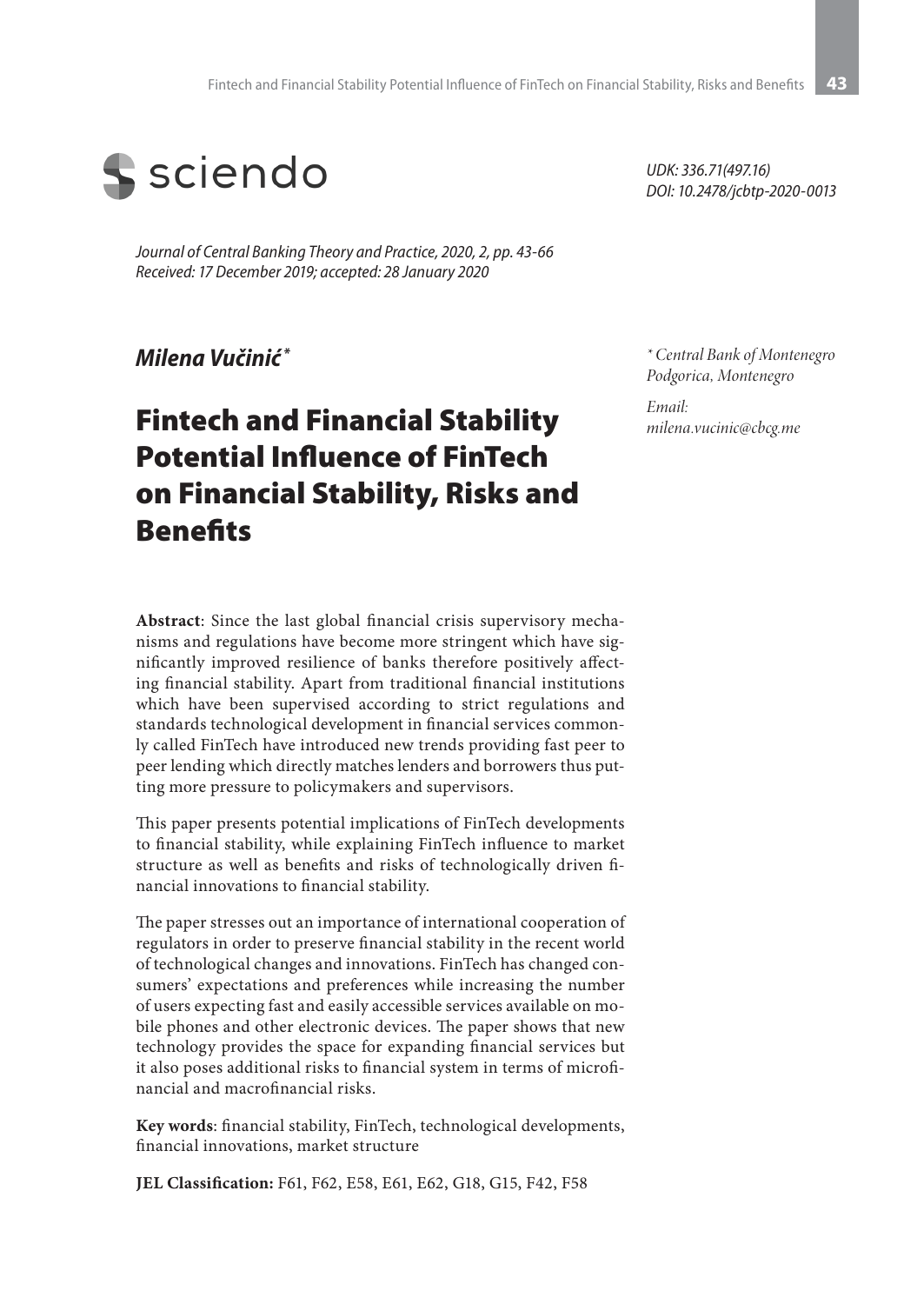#### **1. Introduction**

Technological innovations in financial services, called FinTech, have been developing rapidly. Financial Stability Board (FSB, n.d.) defines FinTech as technologically enabled innovation in financial services that could result in new business models, applications, processes or products with an associated material effect on financial markets, financial institutions and the provision of financial services. The framework of Financial Stability Board is targeted to the specific FinTech activities such as FinTech credits, digital currencies, robo-advisors, wholesale payments innovations, artificial intelligence and machine learning (FSB, 2017). A development of FinTech poses many regulatory challenges especially to emerging and developing economies whose regulators usually have limited resources and therefore technology–led innovations create additional pressure (UNSGSA-CCAF, 2019). The lack of data and information produce limitations to determining the influence and importance of FinTech implications to financial stability (FSB, 2017). Stressing out an importance of FinTech expansion to financial services the International Monetary Fund and the World Bank launched the Bali Fintech Agenda with the aim to foster international cooperation and help member states to harness benefits and opportunities of fast development in financial technology and mitigate potential risks (IMF, 2018). The Bali Fintech Agenda provides a useful framework for member countries to assess their policy options and adopt them to their own circumstances and priorities because FinTech is seen as having strong social and economic potential providing access to financial services where it is low (IMF, 2018). Distributed ledger technology (DLT) is usually mentioned in the context of FinTech, especially in regards to blockchain. However, there are different arguments. DLT, including blockchain technology, operating as a set of synchronized ledgers managed by one or more entities instead of operating on a single central ledger, is seen by many as having potential to disrupt payments and settlements and brings risks. On the other side, DLT is seen as the one with the ability to increase transparency and reduce complexity by decreasing traditional dependence on a central ledger managed by a trusted entity for holding and transferring funds (CPMI, 2017).

Development of financial services could contribute to macroeconomic stability by lowering constraints, resulting in faster economic growth, less poverty and lower income inequality but it also could be a source of instability (Weller & Zulfigar, 2013). As developing very fast FinTech could bring advantages but also pose potential risks to financial stability. In order to preserve financial stability and understand how it could be affected by FinTech activities international organizations and national bodies consider FinTech when assessing potential risks and developing regulatory frameworks. In that context the FSB has created Fi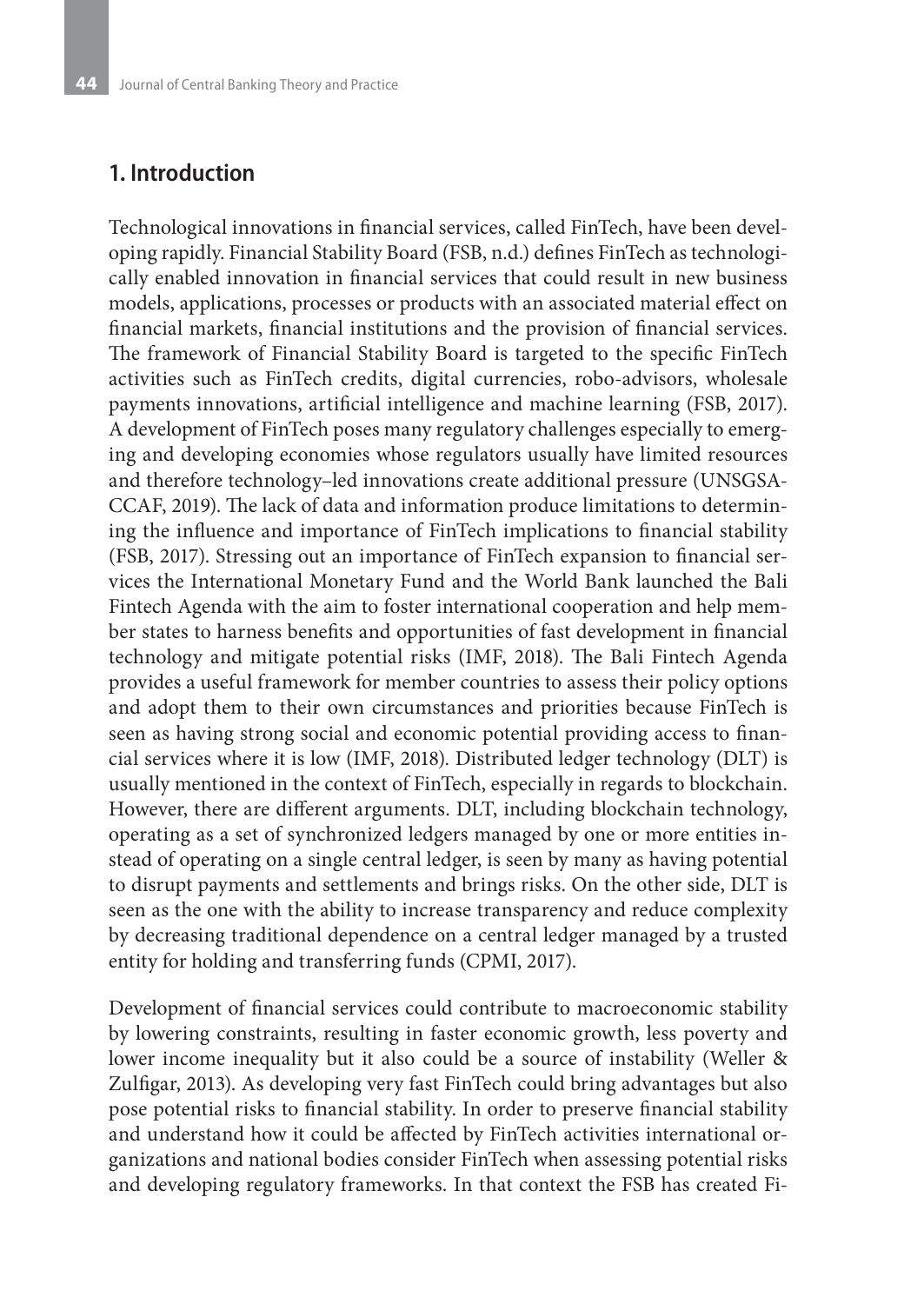nancial Innovation Network which monitors at FinTech innovations from the perspective of financial stability (FSB, n.d.). European Banking Authority (EBA) monitors financial innovations and the impact of FinTech to institutions' business models in European Union (EU) according to its regulation which requires that EBA promotes sound, effective and consistent level of regulation while ensuring integrity, transparency and efficient functioning of financial markets (EBA, 2019).

First part of this article emphasizes the need for international cooperation on FinTech. There are ten areas identified by FSB (2017) where international and national bodies should draw attention when undertaking risk assessment and development of micro and macroprudential regulatory frameworks. Among them three are considered priority areas: the need to manage operational risk from third party service providers, mitigating cyber risk and monitoring macrofinancial risks (FSB, 2017). Second part of the article explains the connection between financial innovation and market structure. Although market structure mostly refers to its impact on competition it could influence financial stability (FSB, 2019a). FinTech could affect market structure through channels such as FinTech credits, BigTech companies and third parties' services. FinTech credits provide alternative sources of funding where borrowers communicate directly to lenders. Apart from FinTech firms whose primary businesses are in the sphere of financial technology the new entrants into financial service are also large technology companies called BigTechs that have already confirmed themselves in the world of internet technology which makes it easier for them to expand further to other fields such as financial service thus becoming strong competitors to other FinTech companies. Third part refers to risks and benefits of financial innovations to financial stability. In terms of benefits higher competition and diversity in lending, payments, insurance, trading and other financial service areas could contribute to increased efficiency, transparency, and resilience of the financial systems while at the same time higher competition could put pressure on the profitability of financial institutions (FSB, 2019a). Potential risks could be both microfinancial and macrofinancial. Microfinancial risks refer to credit risk, leverage, liquidity risk, maturity mismatch and operational risks, then cyber and legal risks. Macro-financial risks are unsustainable credit growth, pro-cyclicality, and incentives for great risk taking, contagion and systemic importance (FSB, 2017). Although financial inclusion is an objective on its own, the development of FinTech further has contributed to it. According to UNSGSA-CCAF (2019) since 2014 globally 515 million more adults have got access to the financial tools and services they need while since 2018 a surprising 3.8 billion people, accounting for almost 70 percent of all adults, are now financially included.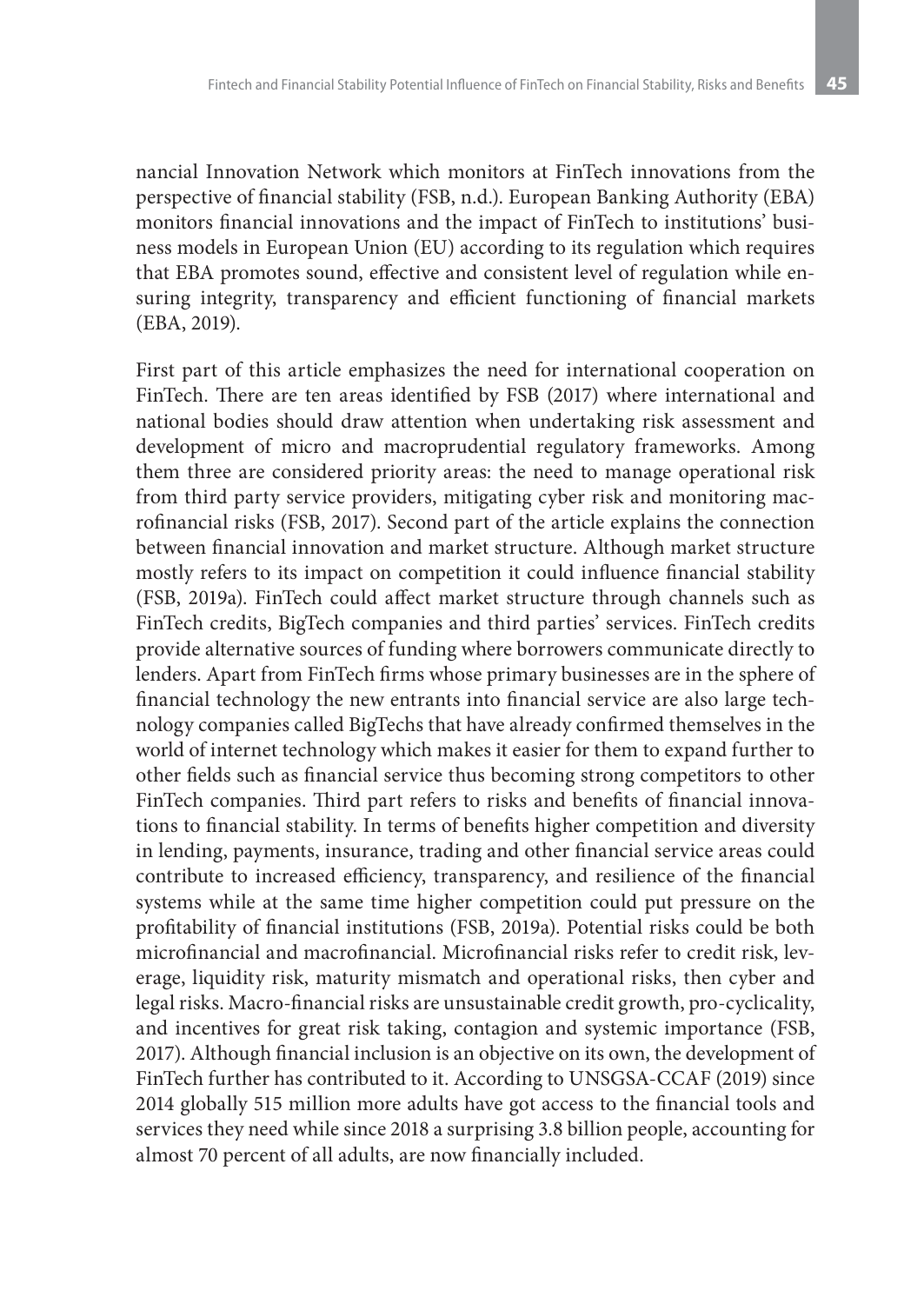## **2. Potential areas for international cooperation on FinTech**

Financial institutions in the 21<sup>st</sup> century follow the path of technological development and adapt to new consumer requirements on the markets. Simultaneously they are supposed to keep soundness in providing their services. Therefore they already have invested significant financial and human resources in improvement of their IT security and data protection.

Christine Lagarde (2019), President of the European Central Bank and former Managing Director of the International Monetary Fund, explains that European Banking Supervision has performed a lot in strengthening capital buffers, reducing risks on banks' balance sheets while the stock of non-performing loans of significant banks has almost halved but a number of challenges nonetheless remain. In her speech Lagarde (2019) further explains that the share of non-bank financing flows to euro area firms has increased from around 30% before the crisis to more than 50% today which shows that FinTech firms now receive around a quarter of the financial service industry's venture and startup funding.

According to the words of Tao Zhang (2019), the IMF Deputy Managing Director, FinTech is expected to promote competition in the financial sector primarily in the aspects of payments clearing and settlement, and also to increase financial inclusion. However, Fintech also brings risks. Regulation and monitoring is still limited therefore data governance frameworks should be developed and modernized (Zhang, 2019). Fintech expansion raises a need for stronger international cooperation especially in terms of cyber security, anti-money laundering and combating of financing terrorism, the development of regulatory and supervisory frameworks, payment and securities settlement systems and cross-border payments. Although there are various differences among countries the IMF Bali Agenda brought together main issues for policymakers and the international community to consider when formulating their policies (Zhang, 2019).

Cybersecurity market expands extremely fast and attracts significant attention of companies regardless from fields of industry thus urging them to invest a lot in the data protection and building of strong cybersecurity systems. For the comparison, according to Morgan (2019) in 2004 global cybersecurity market was worth \$3.5 billion while in 2017 it was worth more than \$120 billion which shows that the cybersecurity market grew by thirty five times over 13 years. According to the forecast, global spending on cybersecurity products and services will exceed \$1 trillion cumulatively over the five-year period from 2017 to 2021 (Morgan, 2019).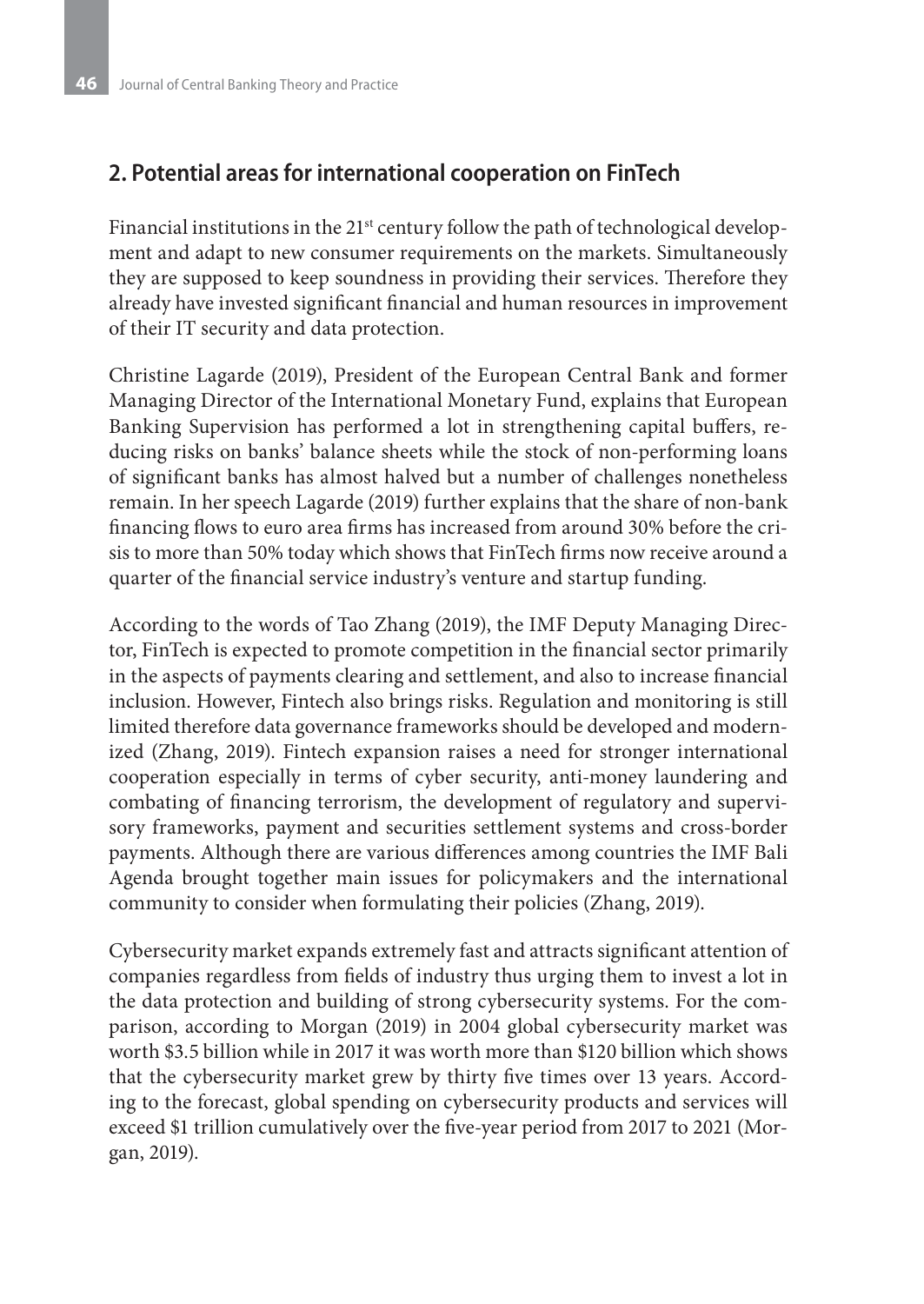FSB (2017) identified ten potential areas where international bodies and national authorities should draw attention regarding FinTech when performing regular risk assessment and development of micro and macroprudential regulatory frameworks. Three of them are distinguished as priority areas and those are:

- *• Managing operational risks from third-party service providers* Authorities should determine the appropriateness of current oversight frameworks for important third-party providers e.g. data services and cloud computing, especially if financial institutions rely on the same third party providers. This could result into better global coordination among financial authorities and with non-traditional partners such as those in charge of safety and security of international technology (FSB, 2017).
- *• Mitigating cyber risk* Cyber-attacks happen often and therefore pose a significant difficulty toward mitigating cyber risk. Contingency planning, monitoring, information sharing, incorporating cyber security in the early stage of systems' design and development of financial and technological literacy could decrease potential for cyber incident that could affect financial stability FSB (2017). In regards to recognition and significance of this issue Stiroh (2019) stated that an advantage of considering cybersecurity is that there is not a motivation problem because there is no need to convince anyone that cybersecurity is a fundamental risk for financial firms, the financial system, and the broader economy. Fabris (2019) explained that cybercriminals express a high degree of inventiveness by creating every year new techniques and tactics designed to deceive potential victims while the biggest mistake made by individuals refers to their expectations that banks should protect them from these types of fraud because there are banks with high levels of protection which react immediately but there are also those with poor protection systems.
- *• Macrofinancial risks monitoring* Macrofinancial risks could emerge fast if left uncontrolled. Systemic problems could arise if there are risks of high concentration in some segments of market or in the case that funding flows on FinTech lending platforms become too big and unstable. Due to the lack of privately and officially disclosed data about FinTech the evaluations of implications of FinTech for financial stability are challenging. That is the reason more why authorities should consider ways to approach existing and new information about technologically driven financial innovations (FSB, 2017).

Besides above mentioned there are other seven issues that should be also taken into consideration (FSB, 2017). Those are the following: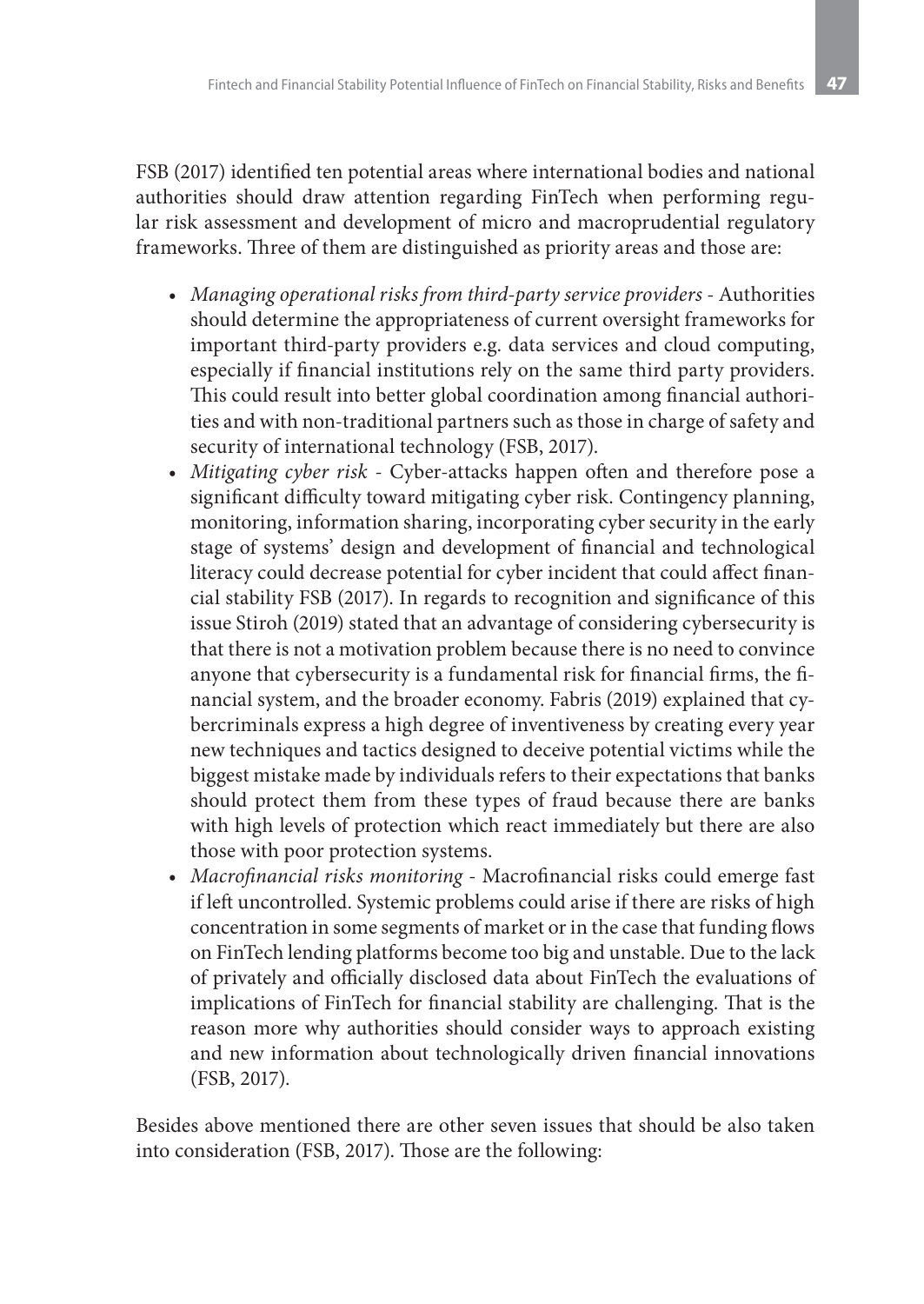- *• Cross-border legal issues and regulatory arrangements* should be considered regarding cross-jurisdictional compatibility because of new trends on cross–border lending, trading and payment transaction.
- *• Governance and disclosure frameworks for big data analytics* draw attention because today big data analytics are transformation drivers across industries. Especially due to complexity and opacity of some of them authorities experience difficulties to assess model robustness and potential risks.
- *• Assessment of the regulatory perimeter and its update on a timely basis* refer to the necessity for regulators to respond quickly to new changes and innovations in the FinTech sphere.
- *• Shared learning with a diverse set of private sector parties* provide authorities with opportunities to further improve communication and share experiences with private sector which could provide successful insights into new regulatory models.
- *• Further developing open lines of communication across relevant authorities* could be intention of the latter in order to be better prepared in the atmosphere of FinTech growing importance.
- *• Building staff capacity in new areas of required expertise* is important to ensure adequate and skilled human resources to cope with technologically driven financial innovations.
- *• Alternative configurations of digital currencies* and their implications for monetary policy, financial stability and global monetary system by relevant authorities should be further studied (FSB, 2017). Cryptocurrency is based on the new type of asset, the unit of cryptocurrency itself, which is different from any other traditional form of money and it is not liability of any institution or individual. It does not have any institution behind it (Brainard, 2018). Cryptocurrency relies on distributed ledger technology with ownership records and transfer of ownership from one user to another one with very little information. For example, Bitcoin relies on blockchain technology which is run by anonymous computers around the world that are linked among each other through a ledger of anonymized transactions (Brainard, 2018). Emerging of new cryptocurrencies raised questions and research whether central banks should consider issuing their own versions, which should be more stable and reliable compared to other cryptocurrencies. With regards to internet issues and challenges that cryptocurrencies pose to investors and consumer protection and money laundering prevention, there are thoughts that central banks should issue their own digital currencies that would be more stable and reliable (Brainard, 2018). Still, there are various attitudes toward this issue. Jens Wiedmann (2019), President of the Deutsche Bundesbank, emphasized that an introduction of any central bank digital currency has to be care-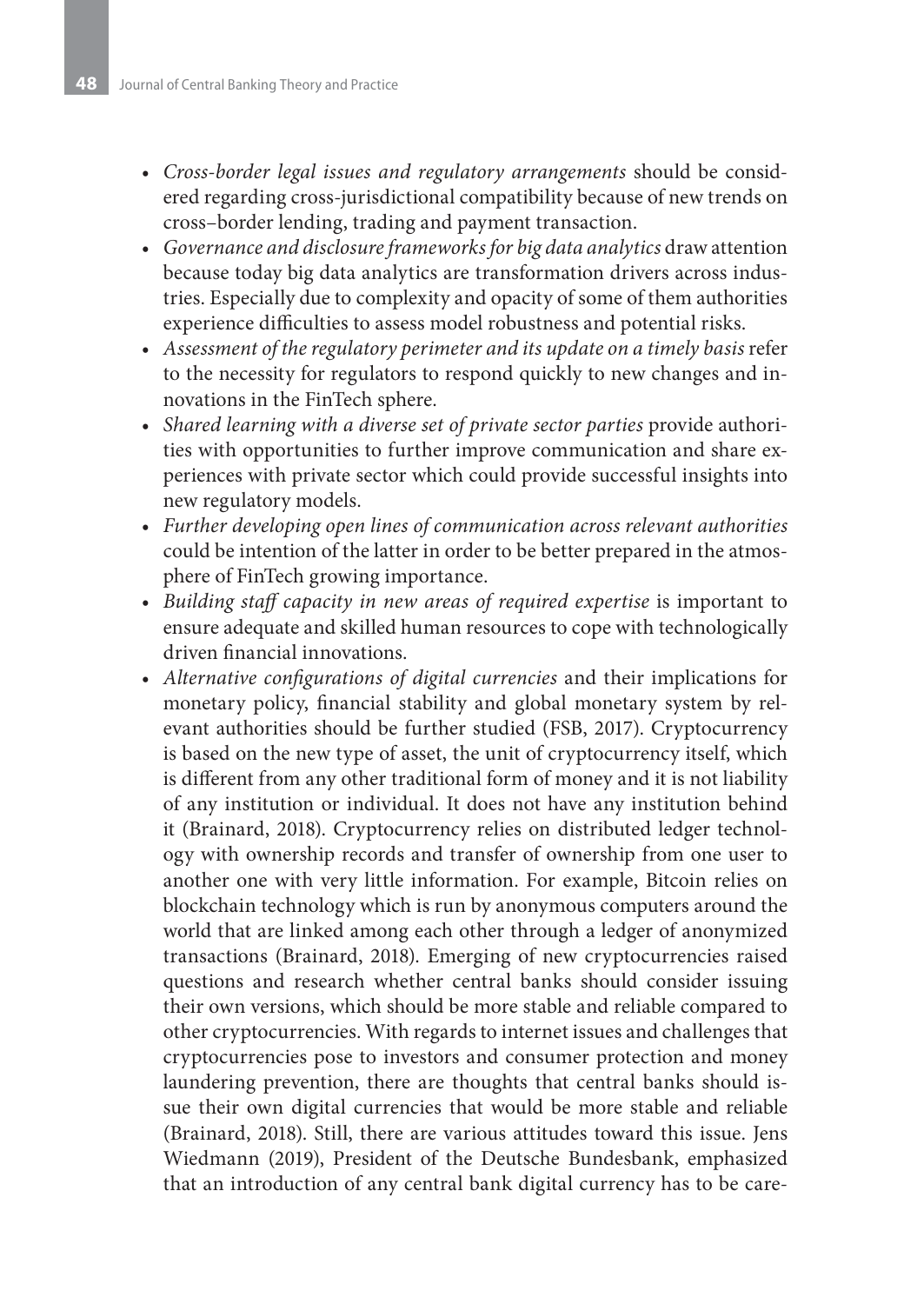fully considered and he pointed to a potential threat to financial stability which could be very severe because central bank digital currency would be highly liquid and safe alternative for investors therefore generally flight to safety or bank run could happen more widely than in the past. According to Fabris (2019) digital money could affect a part of individuals to withdraw their money from banks causing a negative impact on liquidity. As a result, those banks could increase interest rates and thereby attract new depositors, which would further lead to increasing lending interest rates that would have a negative impact on employment, investment and economic growth. Particularly, banks that have a greater share of retail deposits can be at risk and banks could try to replace deposits with other forms of funding such as commercial paper, bonds and equity.

## **3. Links between Fintech and market structure**

Financial technology can influence financial stability by changing the market structure in financial services. There are various benefits of financial innovations but also there are identified potential risks that should be taken into consideration. Financial innovations are changing consumer needs and preferences therefore producing potential threats and impact to traditional financial services. Key elements of market structure that should be considered are concentration, contestability and composition (FSB, 2017). *Concentration* refers to the extent to which the industry is dominated by a small number of big firms. A decrease in concentration is connected with the greater competition, which immediately provides more space for innovations, lower market powers of individual intermediaries and therefore lower prices. If technology lets new non-traditional service providers to compete with existing ones the concentration could be lower. *Contestability* is associated with the extent to which threat of new entrants lead to higher competition while reducing the pricing power of incumbents. *Composition* of service providers could change and result into higher portion of activities that are outside regulatory parameter because new entrants, due to technological developments, could better separate provisions of financial services from more traditional bank activities e.g. deposit taking (FSB, 2017).

#### **3.1. Channels that could impact market structure**

FinTech could impact market structure through different channels. Among them the most emphasized are FinTech credits, big tech companies and third parties' services.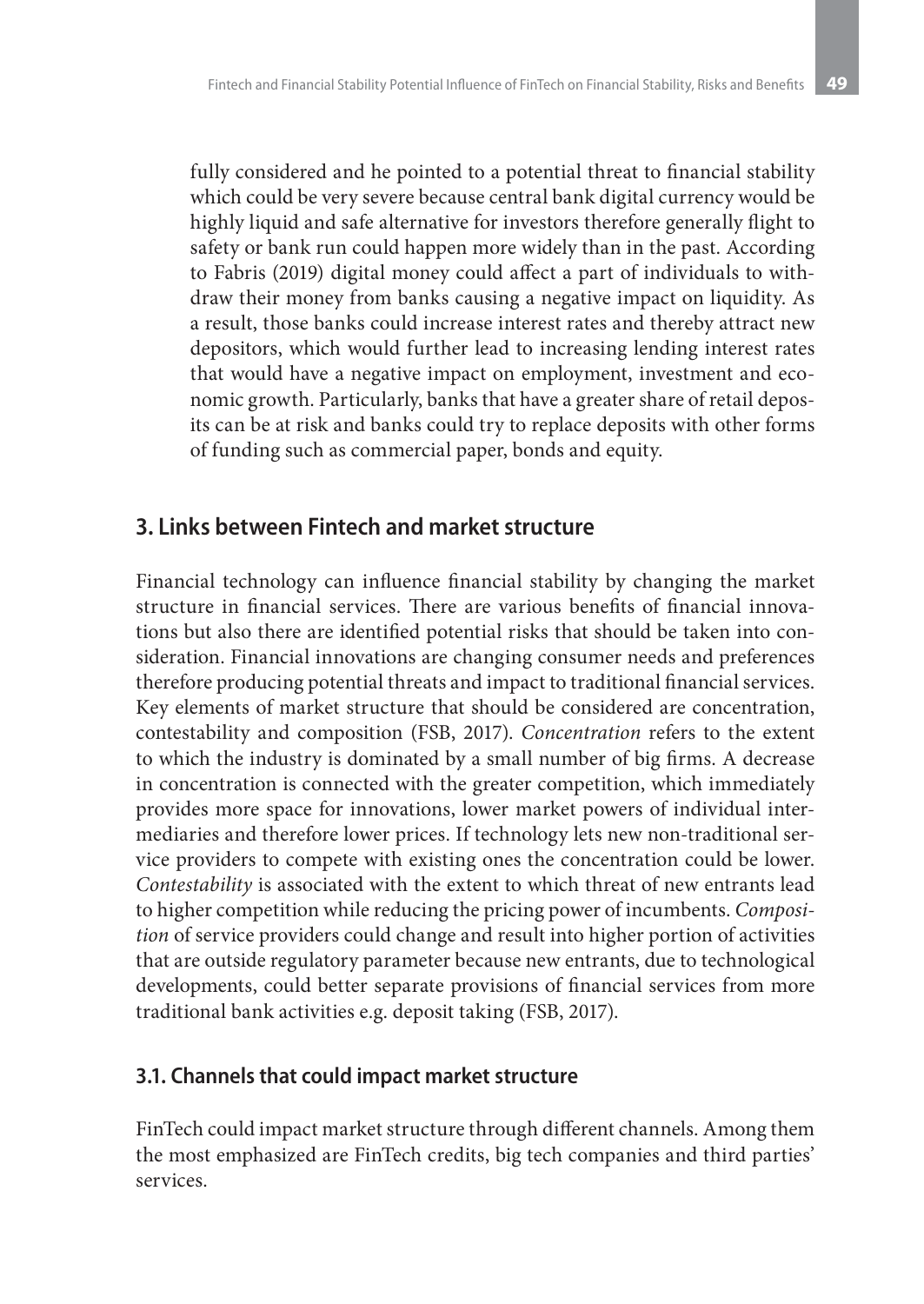#### 3.1.1. FinTech credits

So far there is no internationally accepted definition of FinTech credits. Broadly, FinTech credit is defined as credit activity that is facilitated by electronic platforms where borrowers are directly matched with lenders (CGFS-FSB, 2017). Fin-Tech credits offer alternative source of funding for business and consumers while having potential to improve access to credits for segments that are underserved (Claessens, Frost, Turner & Zhu, 2018). FinTech credits refer to entities such as "peer to peer (P2P) lenders" and "loan-based crowdfunders" which are synonymously used as the main category of FinTech credits and "marketplace lenders" which is a broader term that refers to lending financed to a greater extent from wholesale sources (CGFS-FSB, 2017). These electronic platforms can facilitate secured and unsecured lending, and non-loan debt funding, invoice funding. A development of bank-like service providers such as FinTech credits or payments could affect behavior of banks and markets. Development of financial technology allows a further unbundling of profitable services that are traditionally offered by banks and other financial institutions whose profitability could be endangered in the future (FSB, 2019b). As Claessens et al. (2018) explain although a volume of FinTech credits has increased rapidly recently their share still varies among countries whereas it is greater in jurisdictions with less stringent banking regulations. Expansion of FinTech credits also reflects economic development and financial market structure therefore the higher a country's income and the less competitive its banking system the FinTech activity is larger (Claessens et al., 2018). A significant portion of FinTech-facilitated credits in the financial system could pose both benefits and risks to financial stability. In that regards CGFS-FSB (2017) did a research assessing the potential for microfinancial benefits and risks of FinTech credits and its possible implications for financial stability in the case FinTech credits grow to the significant portion of overall credits. Accordingly, advantages of FinTech credits refer to alternative funding resources in economies and lower concentration of credits in traditional banks which can be useful to decrease idiosyncratic problems in banks if they exist. Among benefits there are also reduced cost, improved customer experience and financial inclusion (CGFS-FSB, 2017). Expansion of these credits could put more pressure to incumbent banks to become more efficient in terms of credit provisions. Unlike the latter, there are identified risks such as potential weakening of lending standards, greater procyclicality of credit provision and a potential to impact traditional financial institutions through revenue erosion or additional risk-taking. If an amount of FinTech credits increase to the significant amounts it may create systemic risk concerns (CGFS-FSB, 2017).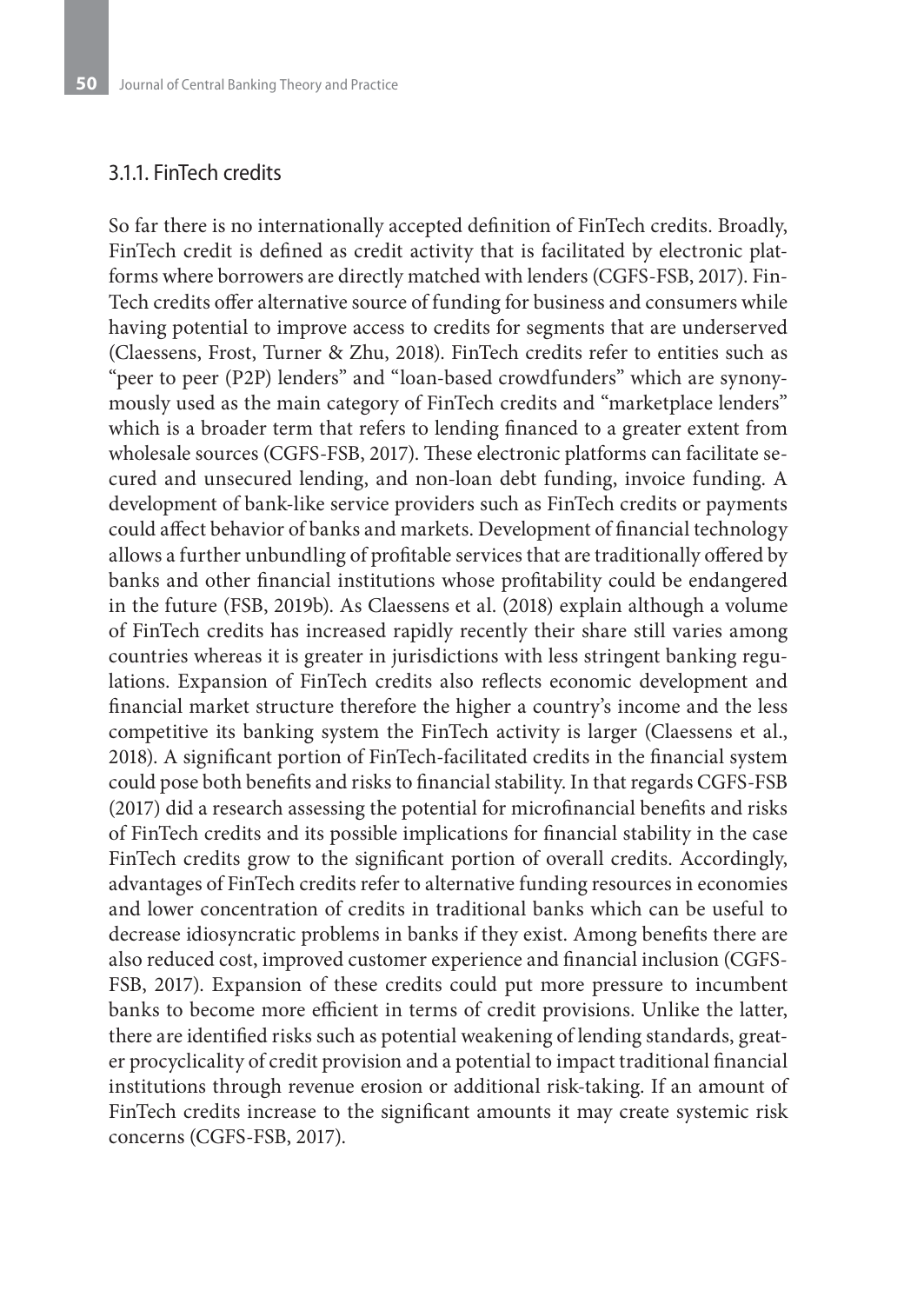#### 3.1.2. BigTech companies

The entrance of big and well established technology firms, known as BigTechs, into financial sector could influence market structure and easily expand their business into the world of financial technology innovations. BigTechs are nontraditional institutions that have developed networks and have accumulated big data and some of them already have a foothold in financial services in some jurisdictions (FSB, 2019a). Therefore these already big firms entering financial market could put a pressure on the market and be strong competitors to traditional financial service providers offering lower cost or even free services (FSB, 2019a). Services they provide are credits, insurance, and wealth management. As stated in BIS (2019) annual report FinTech companies are created to operate primarily in financial services unlike BigTech firms which provide financial services as a part of much wider set of activities. BigTechs such as Amazon, Alibaba, Facebook and Google have grown rapidly in last decades. Although BigTech companies serve clients globally majority of their operations are located in Asia, Pacific and North America (BIS, 2019). Expansion of BigTechs into financial services has been largest in China, but also it has expanded on the fast track in emerging economies (EMEs), especially Southeast Asia, Latin America and East Africa (BIS, 2019). There are two types of BigTech payment platforms (BIS, 2019). First one refers to overlay systems where users rely on third-party infrastructures such as credit cards and retail payment systems used to process and settle payments. Examples are Google Pay and Pay Pal. These overlay systems are used more in developed economies such as United States where credit cards had been already in use when e-commerce such as Amazon and eBay came to the market. In the second type of BigTech payment platforms users are able to make payments that are processed and settled on a system proprietary to BigTechs such as AliPay and MPesa. These proprietary payments systems are more ubiquitous in the countries where the penetration of credit cards and other cashless means of payments are low as in China where a volume of BigTech payments services accounts for 16% of GDP (BIS, 2019).

Entries of BigTech firms to the financial systems introduce new risks. BigTech firms have potential to emerge very quickly in payment systems as systematically important financial institutions therefore becoming significant from the perspective of financial stability. Thus their impact goes beyond interests of their direct stakeholders having broader public interest (FSB, 2019a). The first financial services that BigTechs offered were payments in order to increase trust between buyers and sellers in e-commerce. For example Alipay or PayPal allow guaranteed settlement at delivery and/or reclaims by buyers and are fully integrated into e-commerce platforms (BIS, 2019). As stated in BIS report (2019) even though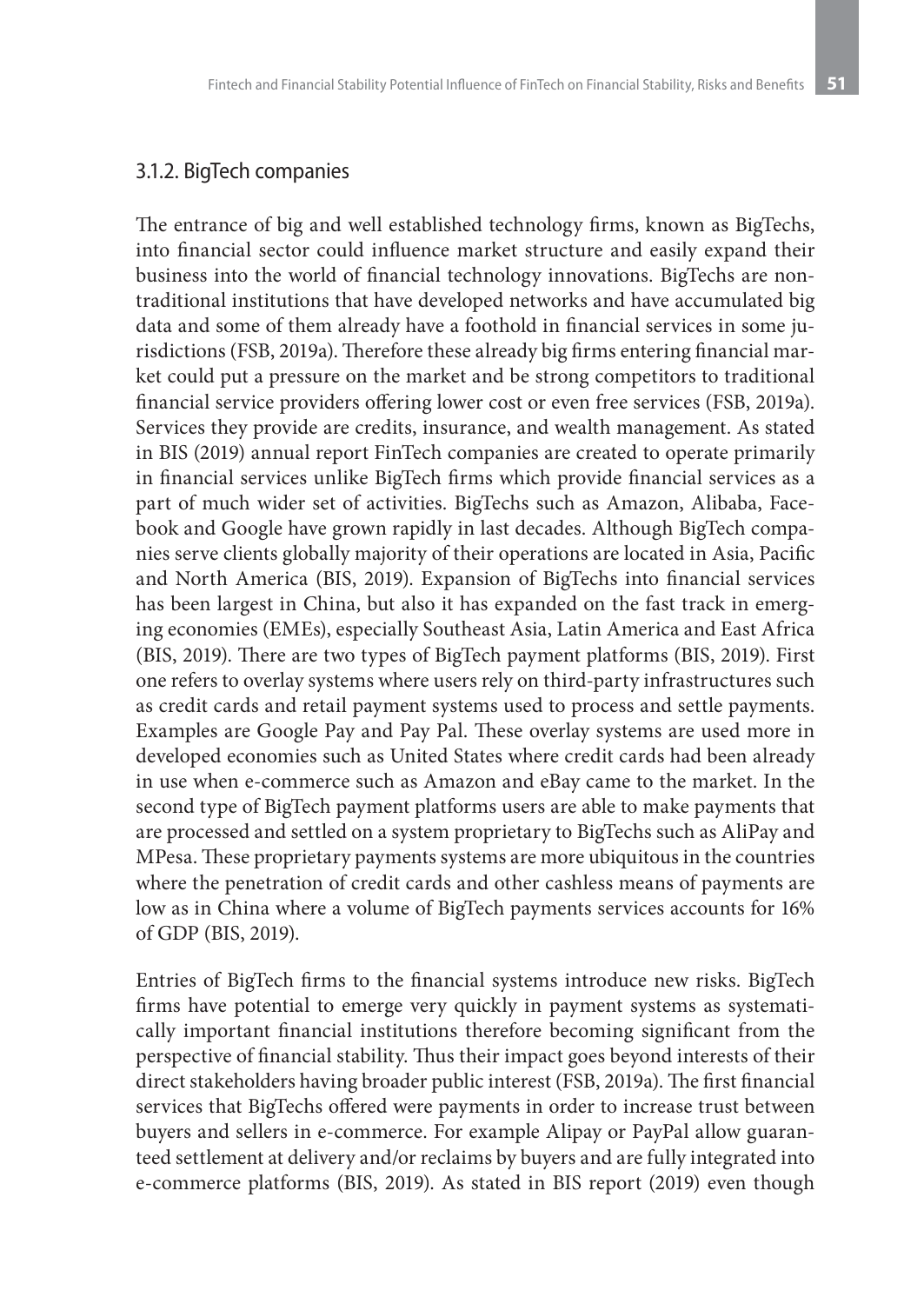payment platforms of BigTechs compete with those of banks they are still well dependent on banks. In that regards, users require bank account or credit or debit cards to transfer their money throughout the network, then BigTechs hold their money in regular bank accounts and they do not participate in regular interbank payment systems for the settlement in central bank money. However, financial innovations (FSB, 2019a) are developing very fast and technology firms are entering markets at fast speed which could be illustrated using an example of Alibaba' subsidiary Ant Financial established in 2014. Ant Financial expanded activities into wealth management on behalf of its e-commerce business and its payment platform Alipay creating Yu'e Bao which for five years has become the world largest money market fund with 170 million customers and whose asset volume amounted to \$237 billion as of June 2018 (FSB, 2019a).

#### 3.1.3. Third parties' services

Traditional financial institutions rely on third party providers for data provision, cloud services and physical connectivity. It is important to emphasize that systemic operational and cyber security risks can increase if systematically important institutions do not appropriately manage risks associated with third party providers (FSB, 2019a). Cloud computing is not a new technology but could be considered a new way of distributing computing services such as data storage, software processes to email handling that could improve security and resilience of financial institutions. Financial institutions could deploy different approaches, to build a private cloud, to use multiple cloud service providers or to use hybrid approach with a fraction of computing services coming from internal data sources with private on site cloud which could be scaled for critical computing needs to minimize risk while using multiple cloud vendors for other operations (FSB, 2019a).

#### **3.2. Drivers of financial innovation**

Technology enabled innovation development in the financial services resulted from convergence of drivers (FSB, 2017). In its framework FSB (2017) generally differentiates three drivers of financial innovation: evolving technology, changing financial regulation and shifting customer expectations and preferences. Firstly, drivers refer to technological development with regards to internet, big data, mobile technology and computing power. Secondly, changes in financial regulation refer to new regulatory and supervisory requirements and related changes in business incentives of incumbents and new entrants. Customer pref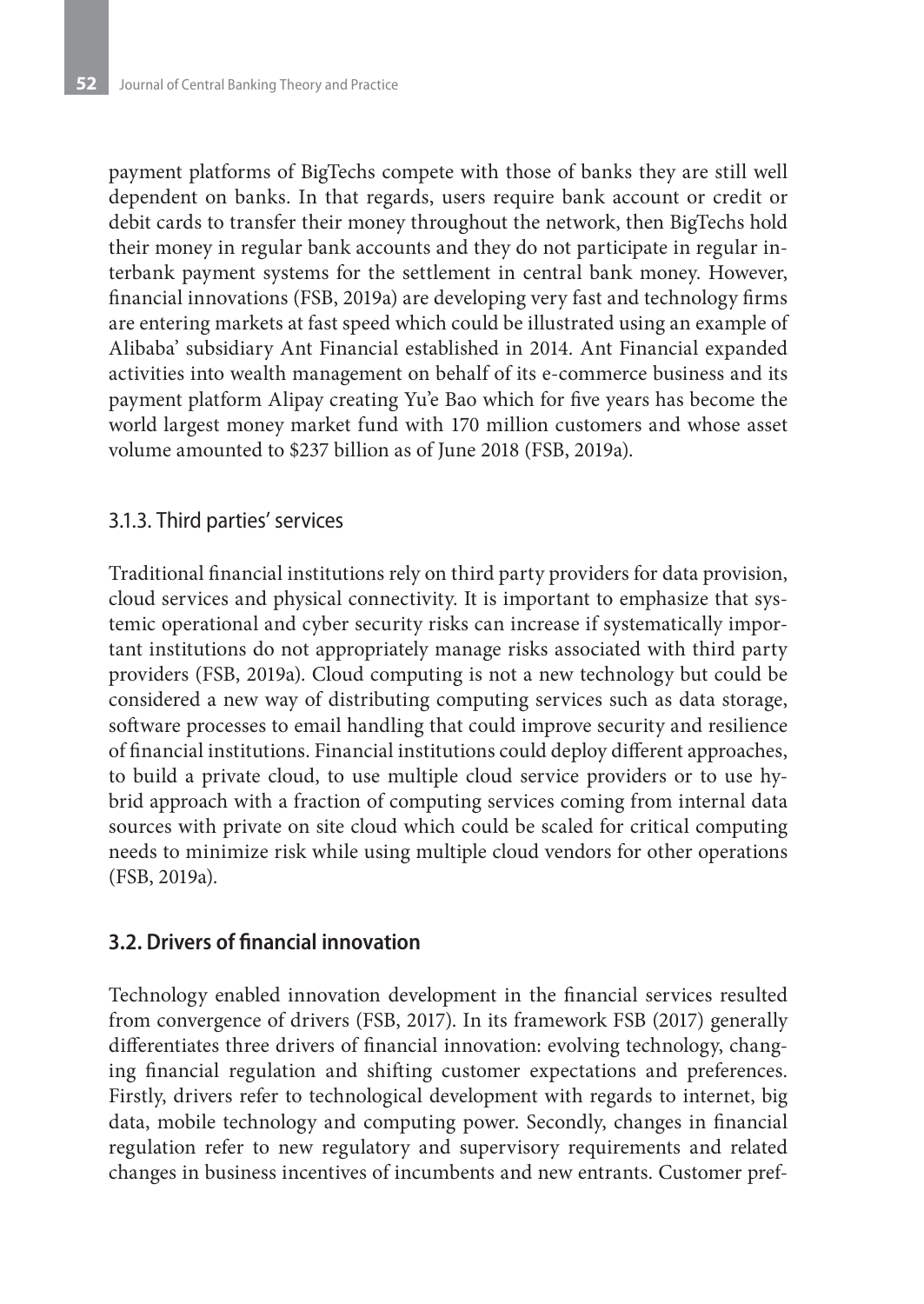erences are considered the third driver and have altered due to the entrance of new players who are able to scale up faster in more effective ways than traditional institutions that are less technologically efficient (FSB, 2017). FSB (2019a) structures drivers of financial innovation more specifically according to supply and demand factors.

#### 3.2.1. Factors on the supply side

Supply side factors that influence financial innovation and refer to technological developments are: application programming interfaces (APIs), mobile banking and smart phones and cloud computing (FSB, 2019a).

- *• Application programming interfaces (APIs)* are used for the purpose of communicating with each other and exchanging data directly without human inputs. APIs have already been in use for decades but recently they have been implemented more particularly as immediacy in payments. Jurisdictions around the world are developing frameworks for application of APIs. Number of APIs has increased over time from just one in 2005 to over 17,000 in 2017 (FSB, 2019a). EBA (2019) reports that numerous institutions in EU that offer their services through their own platforms have already used APIs and noted that with improvement in data sharing ecosystem could be more advanced to support development of innovative products and services to customers. Accordingly, institutions expect positive outcomes from their use of APIs (EBA, 2019). Although if not well securely managed use of APIs can lead to increased risks and market structure fragility (FSB, 2019a).
- *• Mobile banking and smart phones* have recently featured consumers' daily lives in many jurisdictions. Availability of those services enlarged while at the same time increased consumers' expectations for convenience for many services including financial. Combined with APIs smart phones have built in operational systems for payments. Smart phones are considered platforms for third party developers to develop new products (FSB, 2019a). It is a trend that online consumers are becoming mobile consumers, with a strong preference for smartphones (EBA, 2019). There is a growth in the use of online services and a rising trend in ecommerce in EU with around 68% of EU internet users shopping online in 2017 (EBA, 2019). A number of clients who purchase products and services through mobile and online payments have increased. According to UNSGSA-CCAF (2019) the number of people globally who are connected to mobile phones surpassed 5 billion in 2017 while 3.7 billion refer to developing economies. UNSGSA-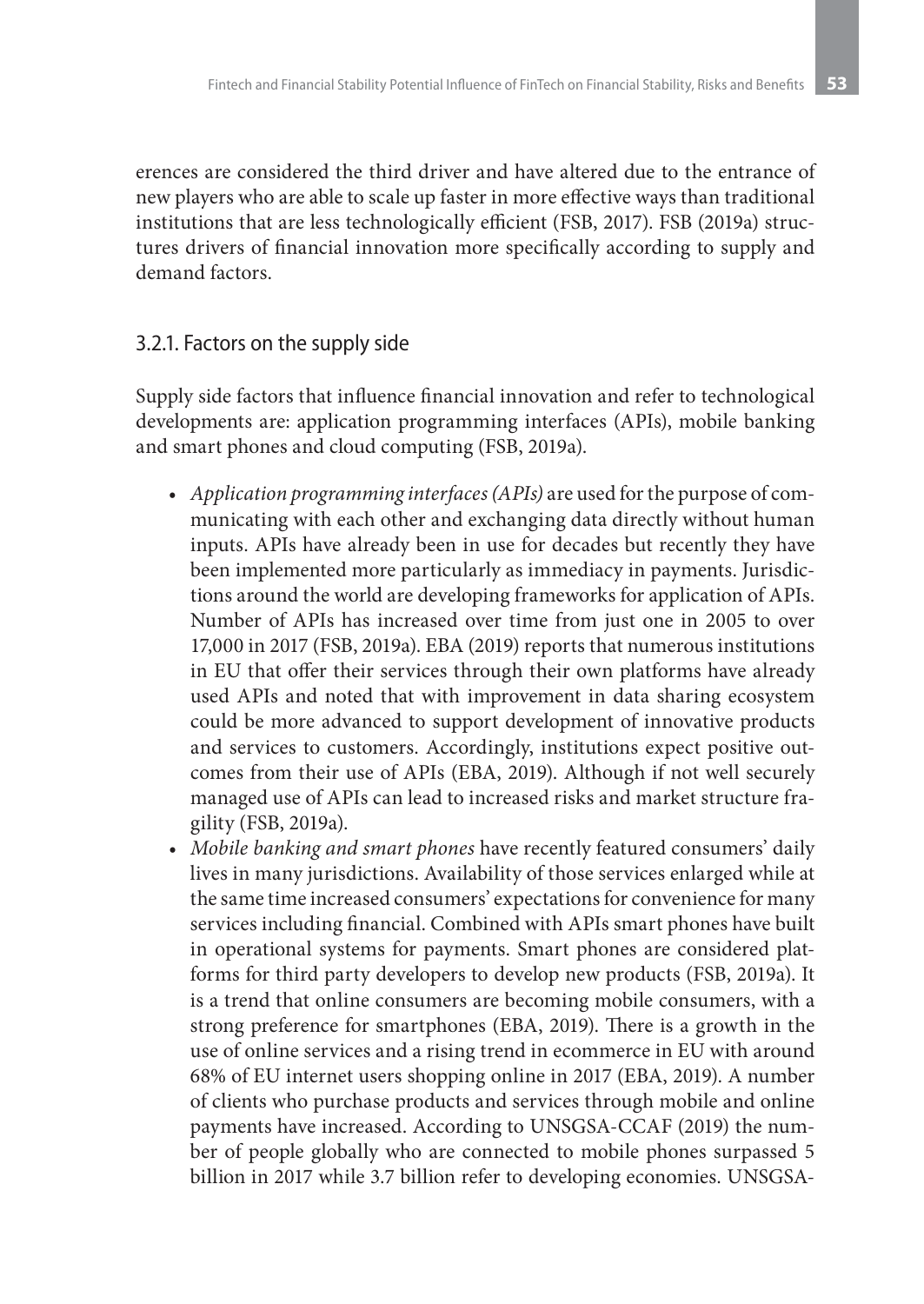CCAF (2019) show that there were more than 276 mobile money deployments in 90 countries with 47 having over 1 million active accounts and serving 191 million active users processing an average of \$1 billion per day. The latter shows the impact of mobile phone usage and impact on financial inclusion as long as mobile money produces significant benefits for the unbanked and underbanked through lower fees, time savings and reductions in travel costs (UNSGSA-CCAF, 2019).

*• Cloud computing* is the practice of using a network of remote servers accessed over the Internet for the IT services' provision. There are many advantages of using cloud computing. Some of them are flexibility, economies of scale, operational and cost effectiveness. Financial institutions usually use clouds for managing customer relations, human resources and financial accounting. There are forecasts that by 2020 those institutions will use clouds for credit scoring, consumer payments and other financial services (FSB, 2019a). According to EBA(2019) numerous institutions in EU already use cloud computing for ICT infrastructure, data storage, hosting systems, processes and communication service while there are others assessing possibilities of moving into cloud and observing the market improvements in that regard. Also, some institutions consider very important the need to addressing regulatory risks arising from cloud computing such as uncertainty about selection of global cloud service providers. This is especially important for medium and small enterprises that seem to be weak in negotiating unrestricted audit and access rights with global cloud service providers (EBA, 2019).

On the supply side there are also factors referring to regulation and regulatory changes and those are: licensing and supervision regulation, competition aspects in financial regulation and other areas of competition.

*• Licensing and supervision regulation* frameworks' changes could influence emergence of new FinTech businesses. Since the 2008 crisis, regulatory and supervisory requirements have changed and developed. Basel Committee on Banking Supervision relevant authorities are comfortable with applicability of regulatory requirements to banking services provided by FinTech firms (FSB, 2019a). In regards to that many authorities have already started considering new regulations related to FinTech services. There are institutions e.g. EBA(2019) that according to its regulation is monitoring financial innovations and FinTech influence to financial institutions in EU in order to provide effective regulation and supervision and ensure transparent and efficient functioning of financial markets, preventing regulatory arbitrage and promoting equal competition.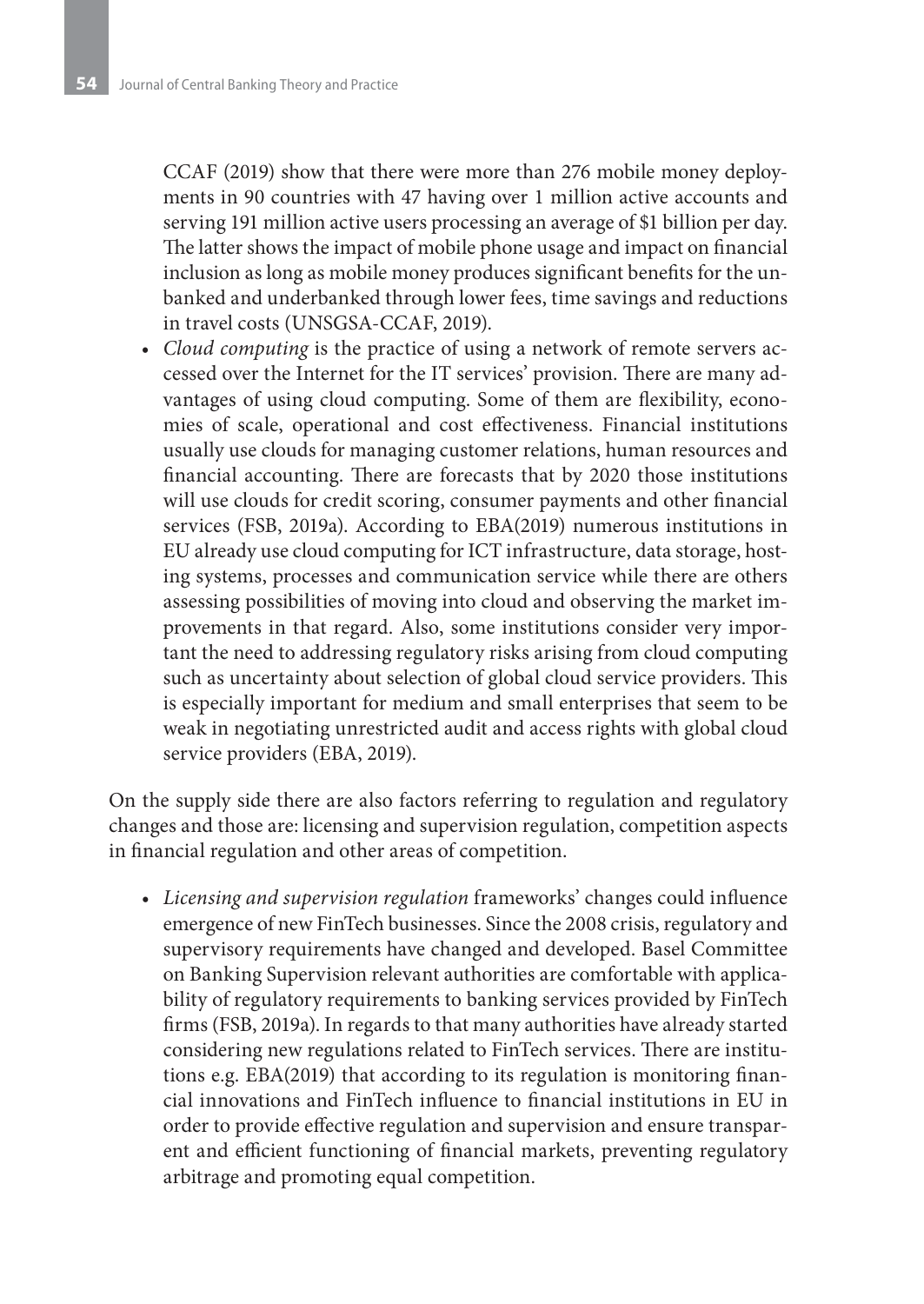- *• Competition aspects in financial regulation* have changed since the financial crisis. Supervisors in many jurisdictions have been granted powers related to competition. Usually, ensuring contestability has become an explicit objective of policy. Jurisdictions are developing policies referring to competition promotion around open banking. An example of that is a regulation in European Union that was decided in 2015 as revised Payment Service Directive -PSD2 (FSB, 2019a). PSD has been applicable since January 2018 and provide legal foundation for developing a more integrated internal market in EU, which includes more efficient, easier and safer electronic payments with an intention to open EU market for new entrants which leads to more competition and better prices (EBA, 2019). PSD2 provides open access to certain types of customers' banking data for non-bank licensed providers of payment initiation services and account information services that are now allowed to get information with personal online banking accounts if customers explicitly allow so while banks are not entitled to deny their rights to access (FSB, 2019a). PSD2 should provide customers to open one app for one account and see the list of all their accounts including those with other banks, authorize licensed third parties to access a set of their payment related banking details without login details. Also, according to interchange fees regulation (IFR) that aims to improve competition by reducing interchange fees for card based payments while at the same time increasing transparency. Other jurisdictions also implemented regulation changes referring to enhancing competition (FSB, 2019a).
- *• Other areas of competition*, besides regulation referring to enhancing competition, also merit significant attention of authorities (FSB, 2019a). Data protection could have implications to both degree of competition and contestability of markets and also the potential for firms to develop internationally. There are differences among jurisdictions thus cross-border application of different regimes could interfere with global business operations. There is a risk that firms which operate in restrictive data protection regimes are not allowed to operate in third parties' countries because of firms' inability to subject themselves to the regulations in third parties' countries. Another risk to financial stability caused by data protection refers to the possibility that the ability of third-country authorities to control foreign firms from operating in their jurisdictions could be hindered (FSB, 2019a). This situation could be mitigated in case there are data protection mechanisms which can guarantee that third party authorities have access to necessary personal data needed for supervising activities (FSB, 2019a).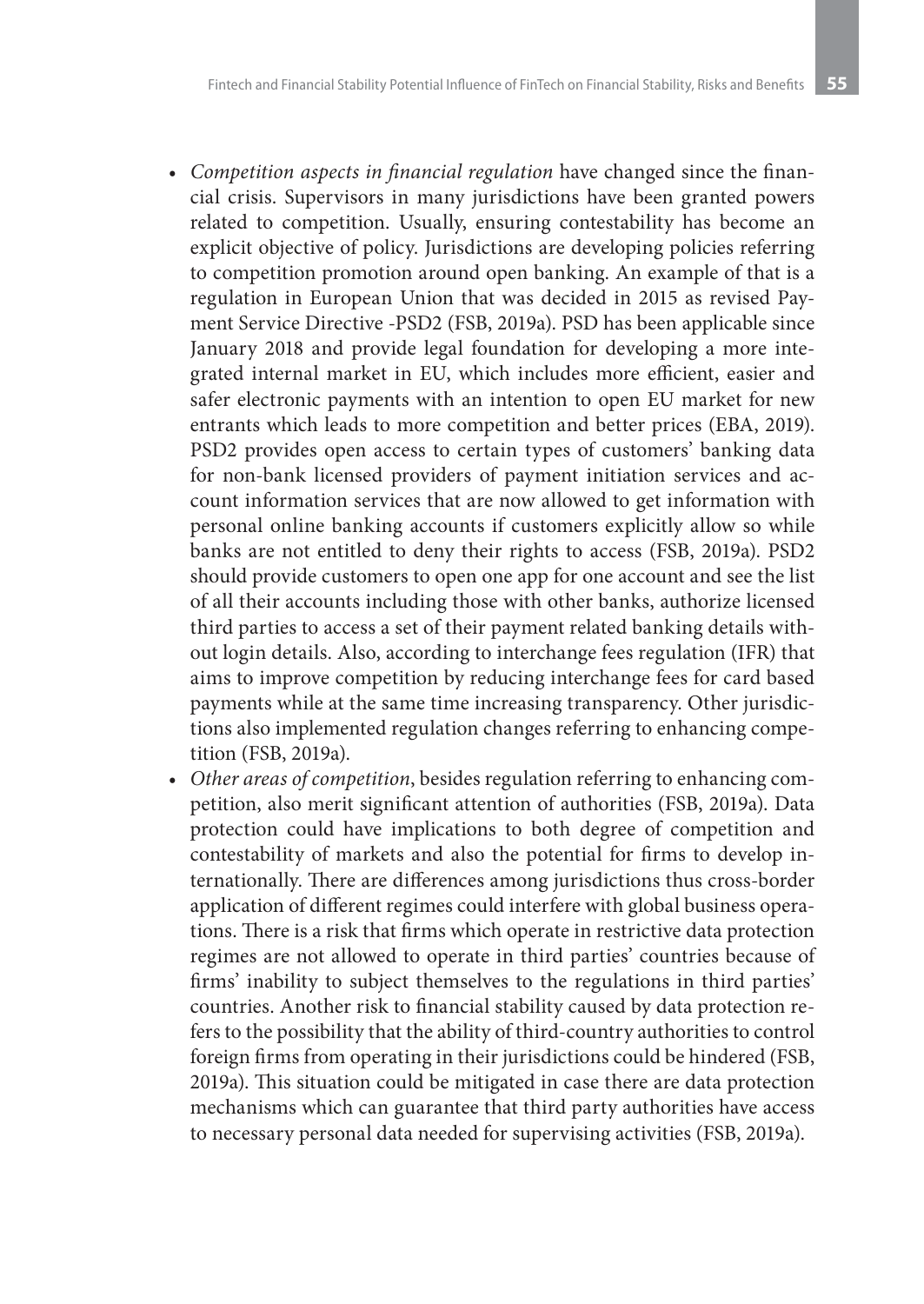#### 3.2.2. Factors on demand side

Demand factors that could influence financial innovations refer to changed consumers' expectations and preferences. The latter was influenced by new technologies, usage of online shopping, real time transacting and user friendly financial services (FSB, 2019a). Expectations of customers have changed drastically because consumers now demand fast, easy, cheap and secure payments at any time and from anywhere while seeking for more options and choices (EBA, 2019). Institutions are moving toward "customer-centric" strategy in order to adopt and meet customer needs that serve as an important driver of business models (EBA, 2019). As Luburic (2018) states an understanding of the current and future needs of customers contributes to overall success because they are the best interpreters and followers of the mission and vision that organization could define.

Demographic changes are also considered demand driving factors especially because of the growing financial influence of digital natives and millennials. These young generations are more likely to use FinTech and especially FinTech credits that provide peer-to-peer lending which directly matches lenders and borrowers therefore increasing more social value and responsibility than traditional banks could provide (FSB, 2019a).

There are also economic development and convergence factors such as fast adoption of digital technology in some emerging markets and developing countries. In some countries e.g. Asia the rising supply of wealth and increased desire for greater returns in the face of law yields resulted in FinTech platforms having a larger investor base (FSB, 2019a). Therefore investors potentially could be more interested in taking FinTech loans to diversify their asset portfolios.

Mobile and web payment systems such as Alipay, Apple Pay, M-Pesa and PayPal provide end users to pay goods and services online using handhold devices while providing potential ability to lower transaction costs compared to those offered by traditional methods of payments (FSB, 2017). According to EBA (2019) the broader growth of FinTech resulted into substantial increase in the use of digital and mobile wallets, which are determined as one of the fastest-growing technology markets whereas it is estimated that digital wallets have added approximately USD 40 billion to global payments revenues in 2017.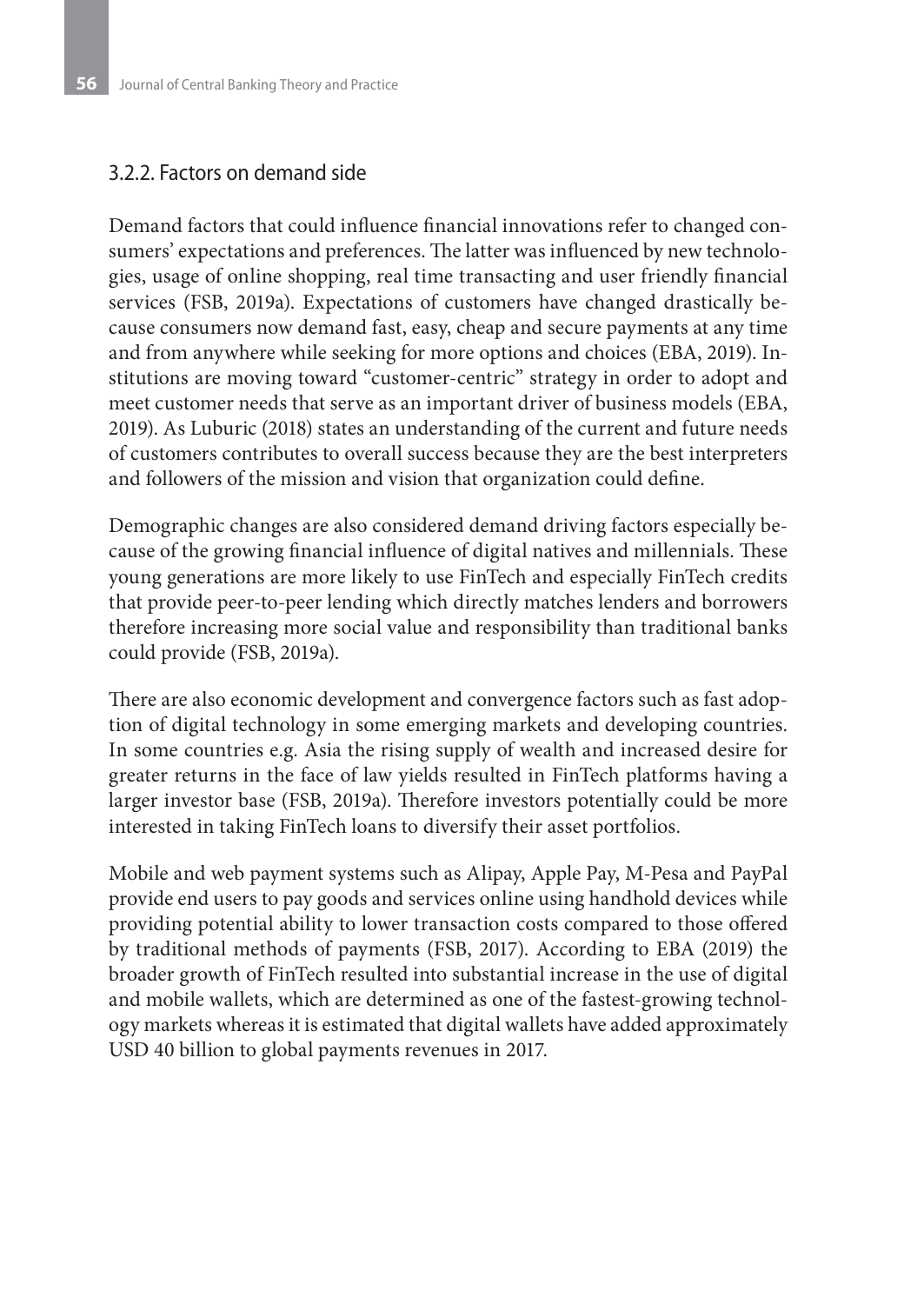## **4. Benefits and Risks of FinTech to Financial Stability**

FinTech expansion could produce potential influence to financial stability, to either support or undermine it. In some situations there are overlaps and tradeoffs between financial stability and other regulatory approaches in regards to consumer and investor protection, market integrity, competition and financial inclusion (FSB, 2017). Financial innovations and higher competition could support more efficient, convenient and lower-cost delivery of financial services (FSB, 2019a). On the other side if innovations lead to new imbalances or contagion channels they could endanger financial stability and create potential space for systemic risk (FSB, 2017).

### **4.1. Benefits of FinTech to Financial Stability**

As described in FSB's report (2017) main benefits that technology-enabled innovations in financial services bring to financial stability are decentralization and diversification, efficiency and transparency.

*• Decentralization and diversification* have potential to lower the effects of financial shocks in some situation (FSB, 2017). Decentralization is generally seen in three broader forms: decision making, risk taking and recordkeeping (FSB, 2019b). Diversified financial markets could contribute to reduce liquidity constraints compared to the situation with institutionally more concentrated markets therefore reducing solvency and liquidity risks (FSB, 2017). Decentralization may also affect operational risks thus if properly secured those systems could be more resilient to cyber risks compared to centralized systems especially in terms of record-keeping and service availability (FSB, 2019b). FinTech supports decentralization and diversification through various channels. Technological developments on lending such as big data processing and automation of loan originations led to lower barriers to entry. Robo-advice is another example where smaller companies can function at alongside bigger firms with less barriers and fixed costs (FSB, 2017). Generally, process of decentralization is less visible when it comes to strong network externalities such as payments and settlements. Theoretically, distributed ledger technology (DLT) in payments could reduce concentration. Although digital currencies such as Bitcoin and Litecoin are getting very popular the likelihood that private currencies could replace national currencies is low (FSB, 2017). Those who support DLT emphasize its capacity to transform financial services and markets by reducing complexity, developing speed of end-to-end process-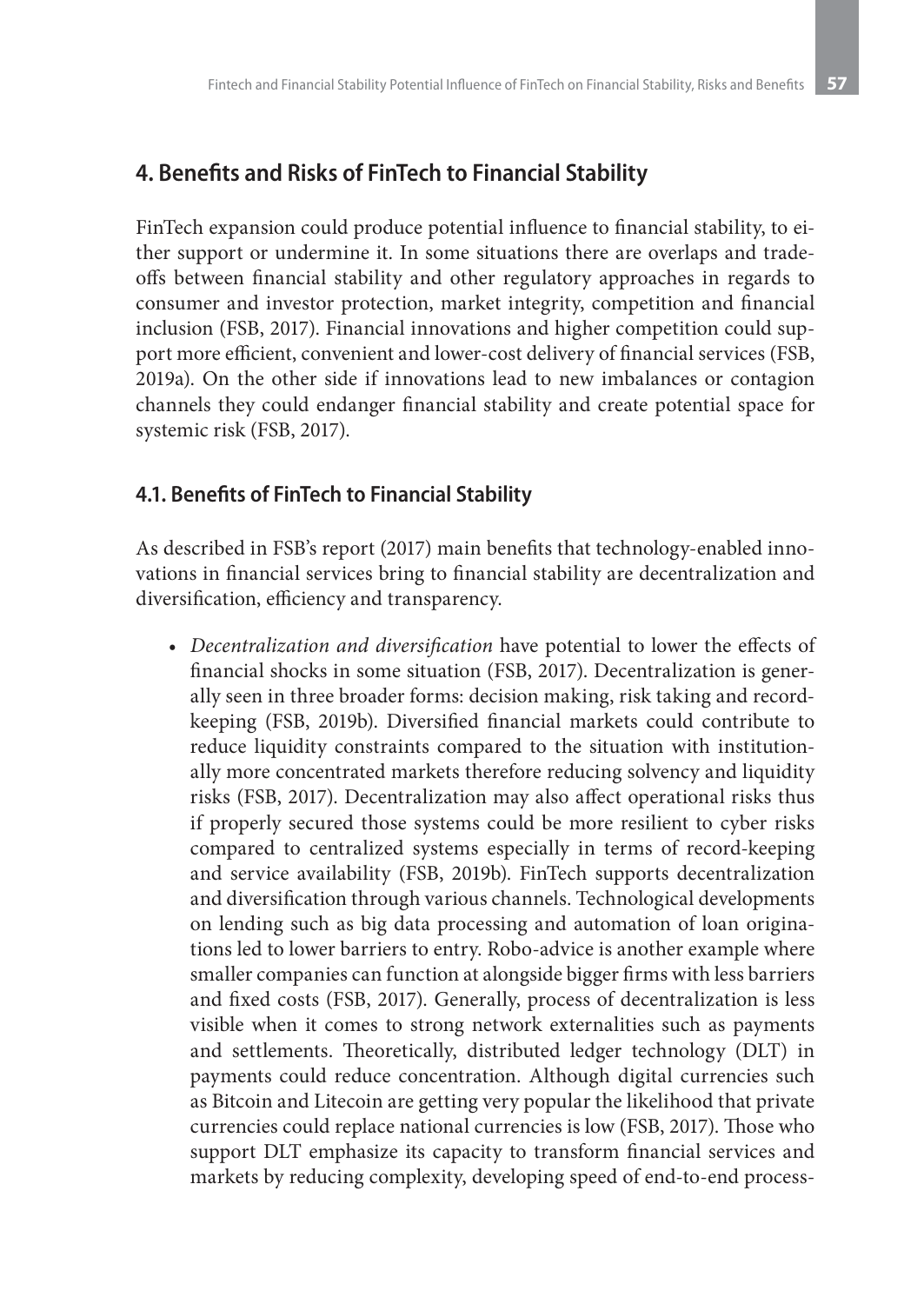ing, facilitating quicker reconciliation and lowering the need for reconciliation through multiple record-keeping infrastructures. Using of multiple synchronized ledgers and multiple processing nodes provide DLT with the potential to decrease the risk from a single point-of-failure (CPMI, 2017).

- *• Efficiency* in operations contributes to stable business models of financial institutions and leads to overall efficiency improvements in the financial system and real economy (FSB, 2017). Robo-advice, RegTech or applications of technology that streamline back-office functions and other productivity enhancing technologies could strengthen business models of financial institutions. Lending platform provided by FinTech could further lower transaction costs and provide better capital allocation (FSB, 2017). EBA(2019) conducted a survey and came to the conclusion that institutions have significant expectations that number of customers will increase based on the benefits of FinTech such as lower prices, improved convenience and simplified experience. Also some institutions expect that overall costs could decrease or remain unchanged because FinTech solutions have potential to target more automation and efficiency in internal processes such as RegTech tools which may result in reduced costs (EBA, 2019). According to EY (2019) numerous organizations invest a substantial amount of time and money in the compliance space to safeguard against audit, regulatory and reputational risks and RegTech offers those financial institutions the opportunity to improve their regulatory environment through the application of technologies including report automation tools. These tools could support institutions to drive efficiency and sustainability in their regulatory compliance functions (EY, 2019).
- *• Transparency* decreases asymmetry of information and enables more accurate risk assessments. Last financial crisis witnessed that more transparency would lead to less default probability and lower number of days of illiquidity. Securitization, known as financial innovation of recent decades, was considered a key source of problems that led to financial crisis in 2008 (FSB, 2017). The increasing weight of transparency supported by new technologies has expanded the amount of information central banks produce and communicate (Lehtimäki and Palmu, 2019). It is expected that e.g. RegTech<sup>1</sup> could provide improved transparency between market participants and regulators, drive standardization and continue delivering value to shareholders (EY, 2019).

<sup>1</sup> RegTech could be broadly defines as a subset of FinTech which uses innovative and integrated technology to facilitate the delivery of regulatory requirements more effectively and efficiently than existing capabilities (EY, 2019).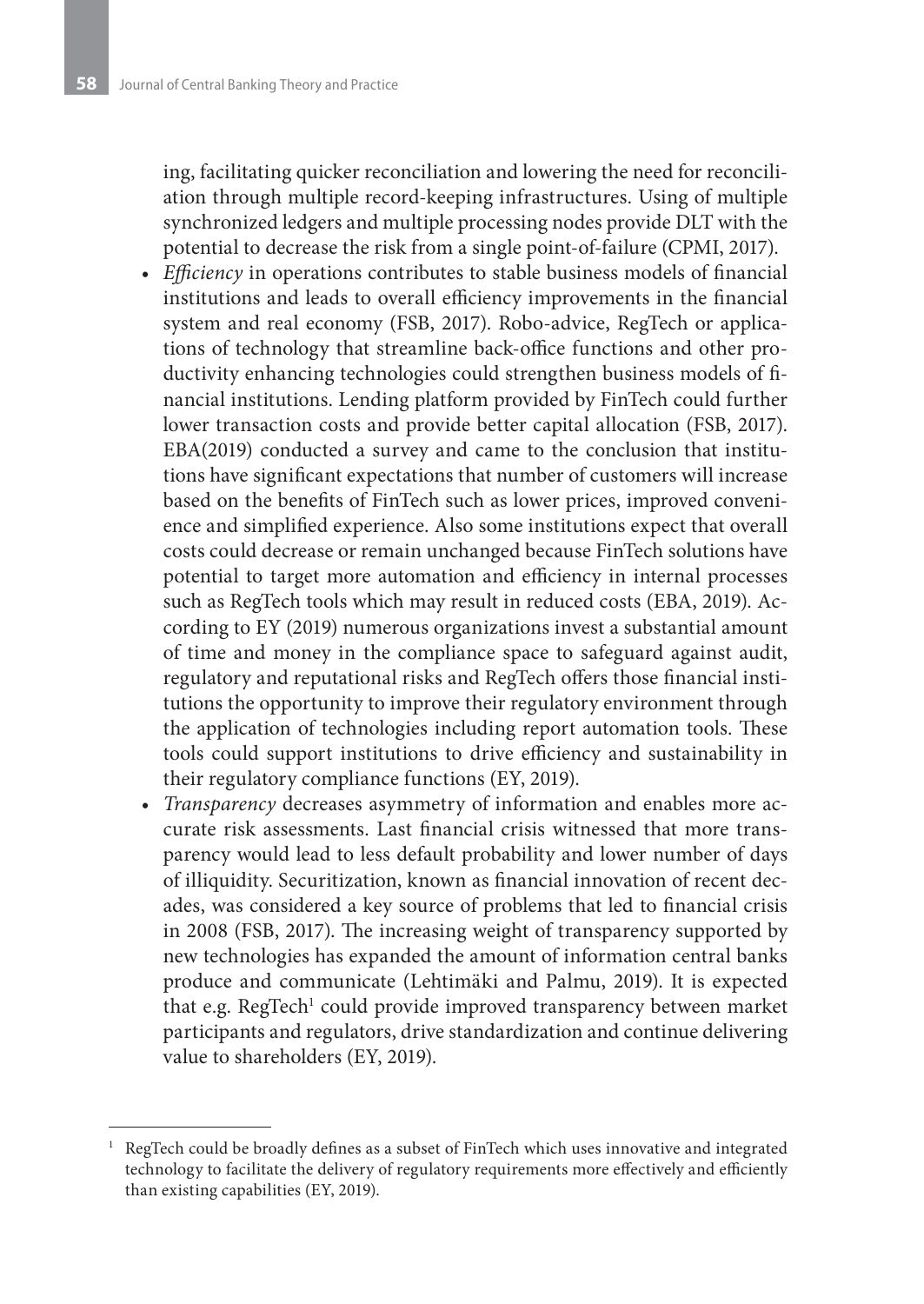*• Access to financial services* influences the financial inclusion of households and businesses, including SMEs which further supports sustainable economic growth and provides diversification of investment risk exposure (FSB, 2017). Improvement in access to financial service across all of the economic functions is especially visible in the regions with unbanked population and with financial systems in early stages of development where very often cell phone ownership share equals or surpass the share of population with an access to bank account. Cell phone users have access to mobile banking which allows them to obtain credits and make purchases. For example, robo-advisors provide access to wealth management for people who do not have access to similar traditional asset management because of high fees or minimum investment thresholds (FSB, 2017).

## **4.2. Risks of FinTech to Financial Stability**

Although FinTech creates benefits to financial stability it could potentially have an adverse systemic impact to the latter and could produce serious negative effects which could further endanger real economy. It is considered that FinTech could undermine financial stability through microfinancial and macrofinancial channels. Therefore FinTech could create micro and macrofinancial risks to financial stability (FSB, 2017).

## 4.2.1. Microfinancial risks

Microfinancial risks refer to those coming from single firms or sectors that are vulnerable to shocks. Those shocks could have a potential to trigger the situation which can cause systemic impacts to financial system. Microfinancial risks occur from financial and operational sources (FSB, 2017).

*Financial sources* refer to maturity mismatch, liquidity mismatch and leverage.

- *• Maturity mismatch* happens when a loan is extended for the period longer than the period financing is related for, which further creates rollover risk. FinTech lending is considered the main FinTech activity referring to maturity mismatch (FSB, 2017).
- *• Liquidity mismatch* occurs when assets and liabilities have different liquidity features that could create "run" risk and the need to quickly liquidate illiquid assets, so called fire sale. As an example holders of digital wallets tend to pull payments from bank accounts or credit card accounts. Those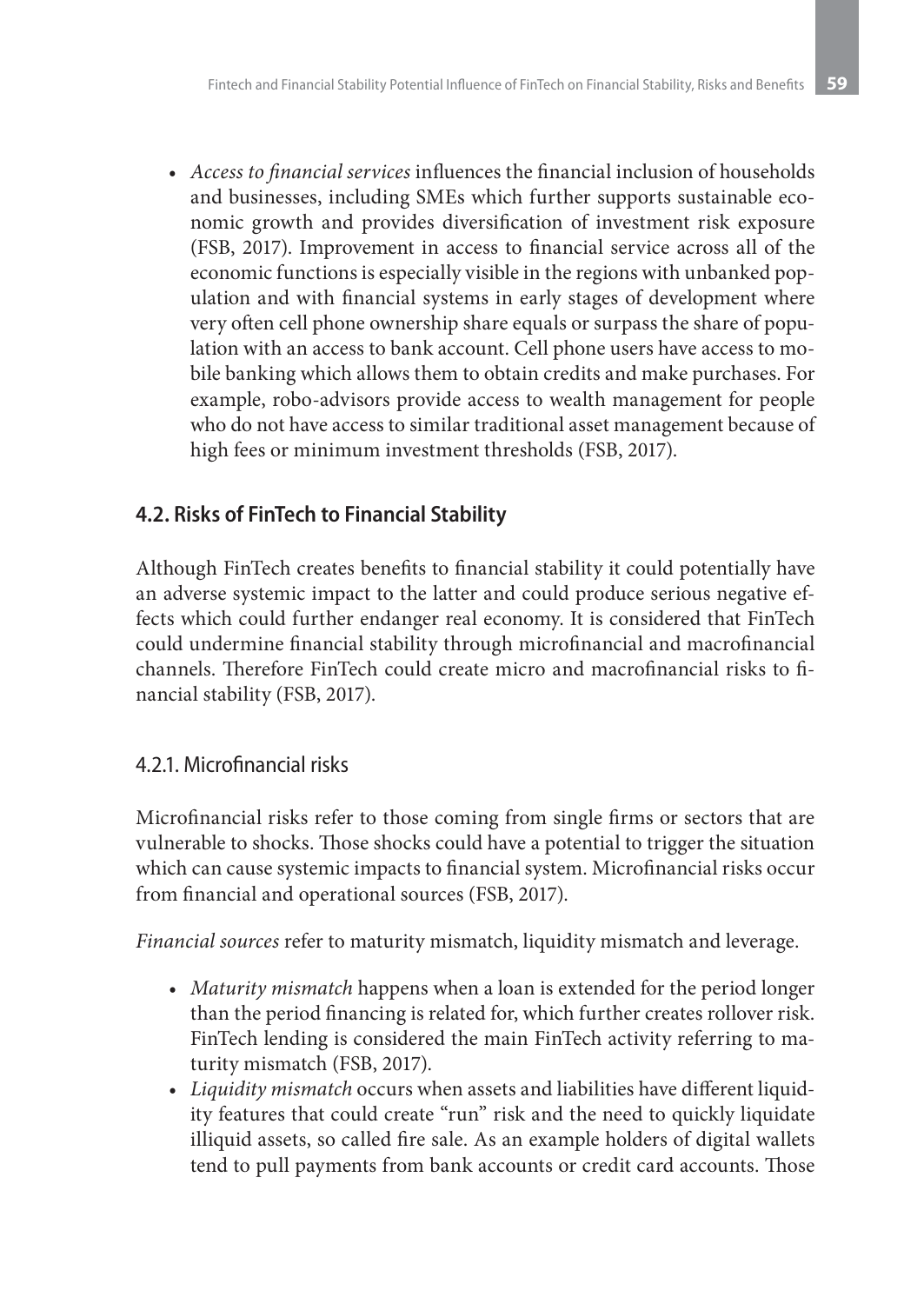that hold clients' money invest the funds in liquid assets. In regards to the latter most FinTech activities do not include client money holdings (FSB, 2017).

• Higher *leverage* occurs when there is a less equity available for absorbing losses materialized. Leverage is not typically connected to FinTech activities, but there are cases when it could occur. FinTech credit platforms could use their own balance sheets to fund loans therefore they could engage in leverage (FSB, 2017). Although there are factors that could decrease lending standards there is also a possibility to influence countries where credit standards are already deep thus FinTech credit provision could be procyclical and there is a potential for a pullback in credit to certain parts of economy because investors lose their confidence in the periods of stress (CGFS-FSB, 2017).

While on one side capital and liquidity promote financial resilience, on the other one strong governance and controls support operational resilience (Stiroh, 2019).

*Operational sources* of risks (FSB, 2017) are stemming from governance and process control, cyber risks, third-party reliance, legal risks and business risks of critical financial market infrastructure.

- *• Less governance and process control* for some entities that provide financial services but are not included in regulatory and supervisory standards (or are less involved) could pose a significant risk to the financial system in the case those entities grow (FSB, 2017). A lack of an effective and strong governance structure and issues which refer to data integrity, immutability and privacy could further create basis for operational risks. Immutability, meaning that data in DLT could not be unilaterally changed once they are recorder, is a critical to the safety of arrangement because it refers to data integrity (CPMI, 2017). Cryptocurrencies that rely on DLT could raise significant investor and protection issues because the lack of strong governance and issues about applicable legal framework may make users vulnerable to mistake, thefts or security holes (Brainard, 2018).
- *• Cyber risks* increase as more different institutions are connected. More technology and digital solutions provide greater number of access points that cyber hackers could target. Also there is possibility that as financial services develop they could help to increase competition and diversity in the financial system thus every possible cyber-attack could be less systematically important.
- *• Reliance on third–parties* could pose systemic risks. FinTech activities could rely on third party services such as cloud computing which could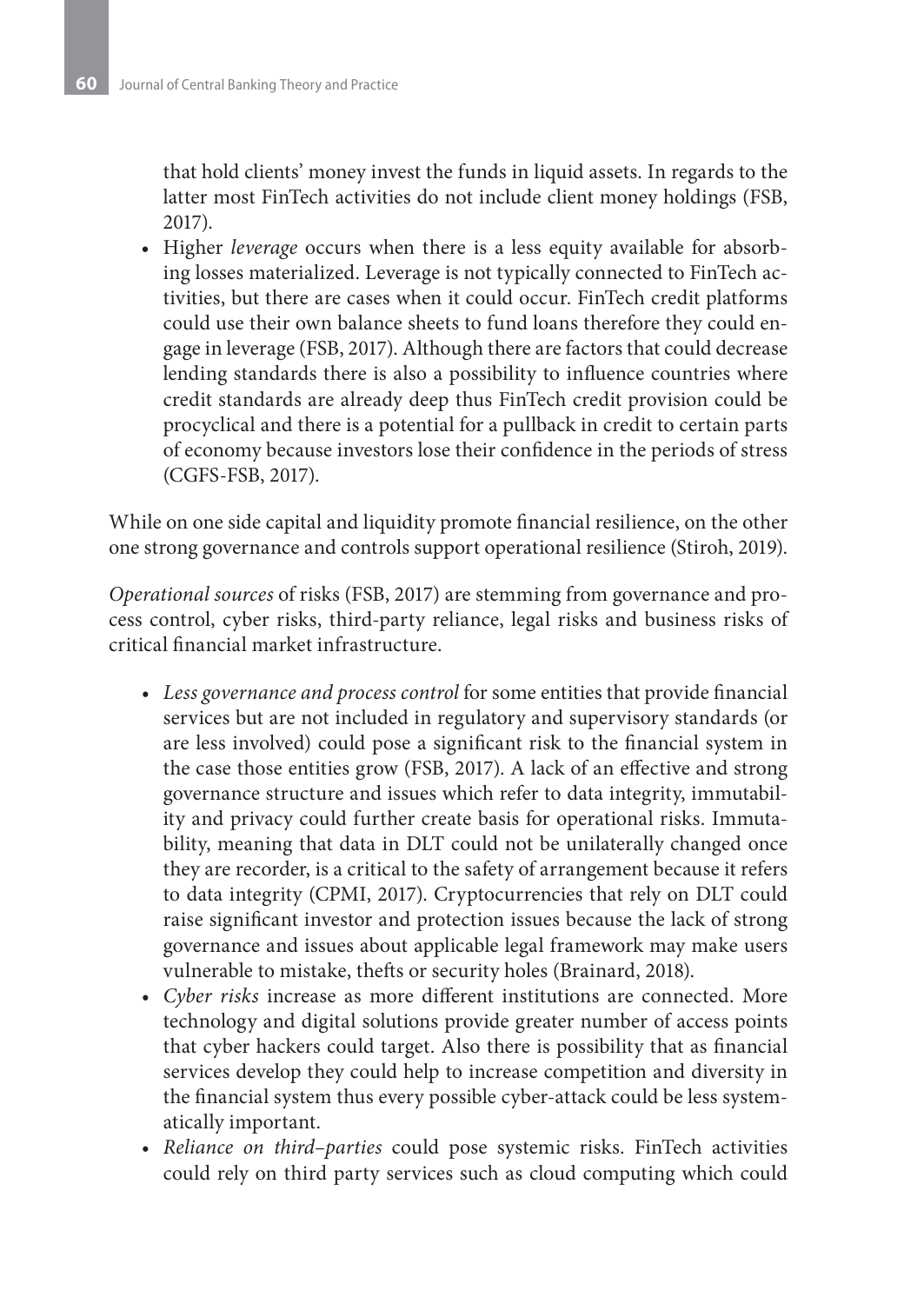pose significant threats if they experienced operational difficulties. For example, FinTech credits and robo-advice could rely on other data providers that could be highly concentrated. There is a risk that third-party providers are not traditional banks instead they could be, for example, telecommunication companies.

- *• Regulatory/legal risk* could develop more as FinTech activities expand while not covered by existing legislation and regulatory frameworks which calls for more national and international cooperation to regulate FinTechs (FSB, 2017). In that regards DLT brings operational risks in terms of proprietary rights and settlement finality which are supposed to be written clearly in the arrangement, thereby understood by participants and supported by applicable law (CPMI, 2017).
- *• Business risk of critical Financial Market Infrastructure* could occur in the case those innovative payment and settlement services become too big thus general business losses have the potential to weaken the provision of critical services and interfere with recovery (FSB, 2017).

## 4.2.2. Macrofinancial risks

Financial innovations could have potential to overtime produce macrofinancial risks therefore endangering stability of entire financial system. The extent to which financial innovation could have impact and become a source of financial risk depends on the type of innovation and its potential to evolve over time. Macrofinancial risks refer to contagion, procyclicality, excess volatility and systemic importance (FSB, 2017).

*• Contagion* is an example of macrofinancial risk that could occur from different sources. Problems happened in a single institution or one sector could be transmitted to other institutions or sectors. Reputational contagion is one of potential concerns for FinTech especially when households interact with businesses. Large and unexpected losses occurred at one Fin-Tech platform may further expand to entire sector creating potential for losses. Recently there is a tendency that firms intensify the use of automation and artificial intelligence therefore lacking human interference and supervision which could be risky and further may lead to contagion (FSB, 2017). Although DLT brings more transparency and effective risk management it is important to clearly understand how some possible automation tools are connected across financial system and whether there is a need for additional protection necessary to protect contagion (CPMI, 2017).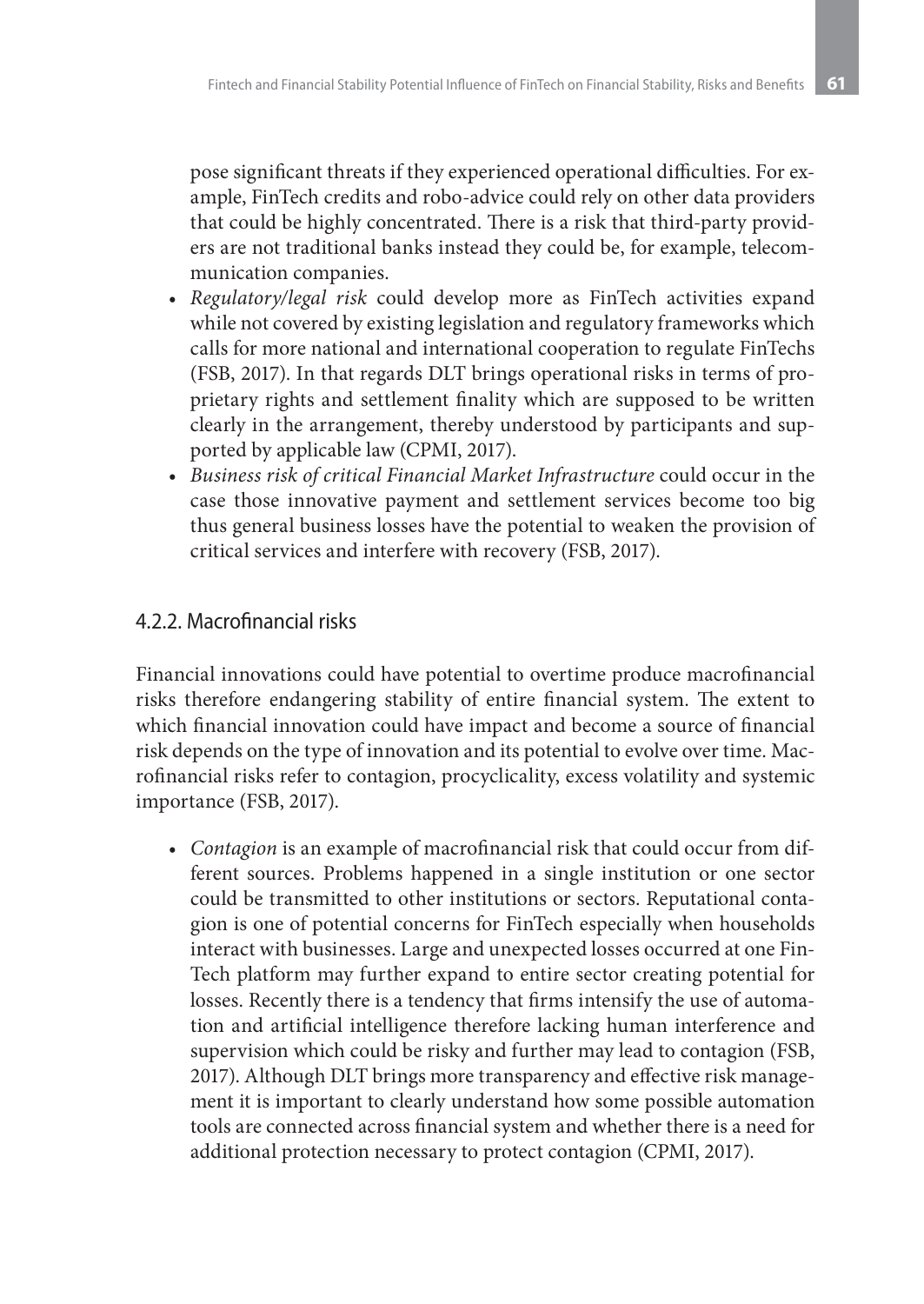- *• Procyclicality* is considered a potential macroeconomic risk because many FinTech activities may be prone to it. Procyclicality involves situations such as excess provision of credits by banks during upswings in the economy and the high level of deleveraging that happens during downturns in the economy when capital positions are endangered. On FinTech lending platforms interactions between investors and borrowers may possibly show greater fluctuations in sentiment than it would be the case with traditional intermediation of funds as unexpected increase in non-performing loans may lead to drying up of new funds (FSB, 2017). There is a potential that higher access to cheap debt and equity financing could enable some participants to underprice risks when competing to other incumbents which could be even worse by incentive problems and network effects and thus increase risk-taking. Also there is a risk that FinTech intermediaries have lower potential to adequately assess credit quality or preserving lending standards. Each of mentioned examples could raise procyclicality in the provision of those financial services and therefore when occur intensify shocks to the financial system (FSB, 2017).
- *• Excess volatility* may be another source of risk that could produce macro effects. In their nature FinTech activities are fast therefore they are more likely to cause or exacerbate excess volatility in the system. Financial systems are prone to overreact to news, especially in the cases of homogeneity of business models or common exposures, which may produce effects such as solvency and liquidity problems in the financial system that could further harm functioning of asset and credit markets (FSB, 2017).
- *• Systemic importance* is another potential macro risk or threat. In the world of FinTech it is very likely that highly connected entities emerge in the future, primarily in terms of market structure. Digital currencies and wallets may possibly displace traditional systems of payments. DLT has numerous possible applications, such as playing a central role in the clearing and settlements of securities thus in the future they could replace existing risks connected with custody banking and central counterparties (FSB, 2017). DLT could bring risks such as uncertainty about operational and security issues arising from technology, the lack of interoperability with existing processes and infrastructures (CPMI, 2017). There is a possibility that some other oligopolies and monopolies emerge in the process of collection and use of customer information (FSB, 2017).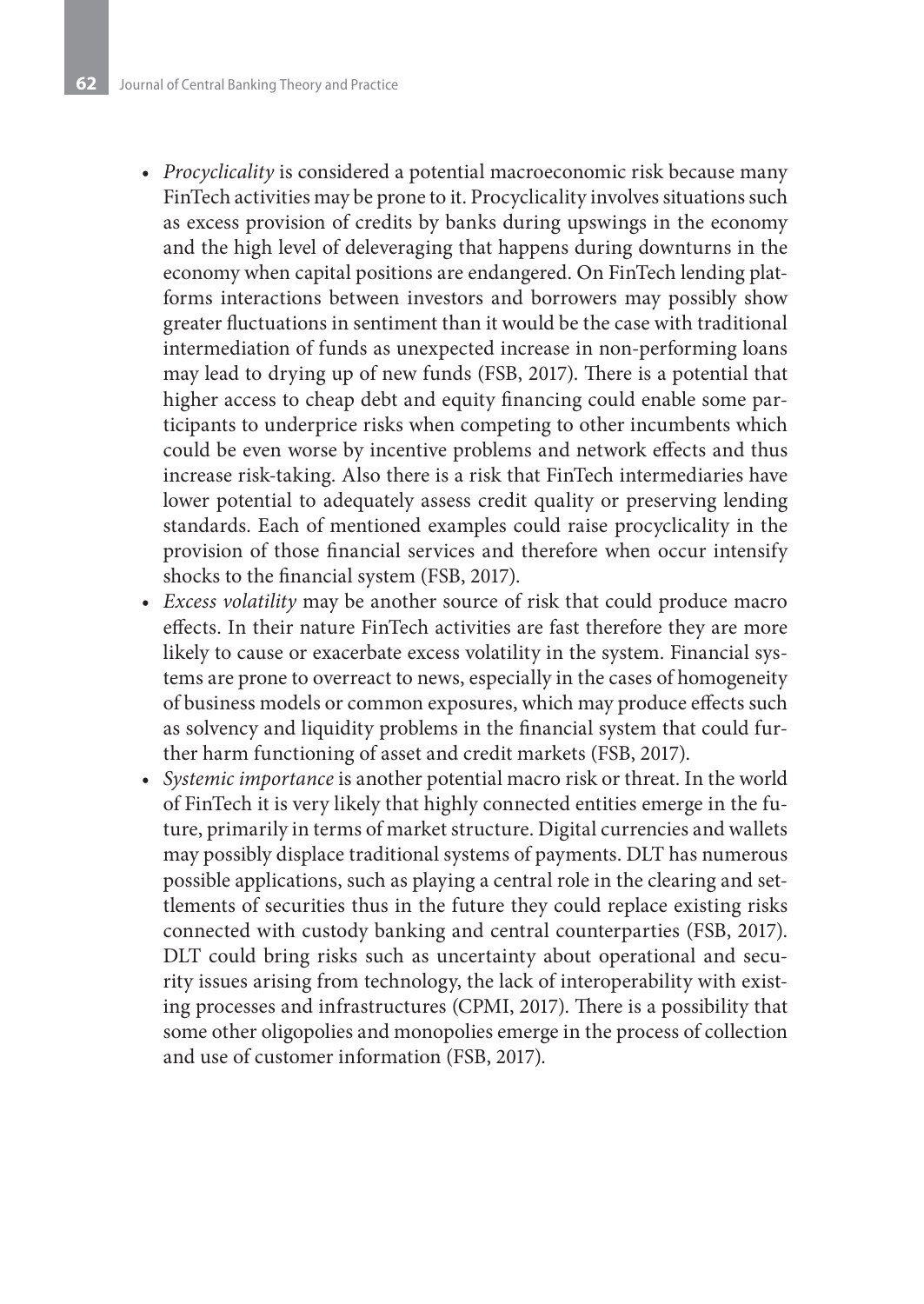## **5. Conclusion**

Rapid developments of FinTech influenced financial markets and business models of traditional financial institutions. In order to follow current trends and to compete to their fast growing competition traditional financial institutions are adopting to changes in order to satisfy the needs on the market. Both supply and demand side factors could act as drivers of financial innovations. Customers, especially new generations, are looking for fast, easy approachable financial service that are accessible at anytime and anywhere. In regards to that, they are more likely to use electronic payments, mobile banking, FinTech credits or other DLT based products and services instead of using traditional financial services methods.

FinTech credits, BigTechs and third party providers are considered the main channels through which FinTech could influence market structure and therefore impact financial stability. FinTech credit could endanger financial stability in the case they become too big. So far, FinTech credits market is not that significant to have a potential to cause financial instability but its rising trend has to be closely monitored. Greater entry of BigTech companies to the world of financial services could make strong implications and potentially threaten activities of traditional financial services providers. BigTechs are relatively easily entering the new markets due to their strong technological developments and big data access.

FinTech brings opportunities and benefits to market players and customers but at the same time it also brings risks that have to be adequately assessed and managed. Technologically enabled financial innovations provide greater decentralization, wider diversification of products and services, then faster, transparent, efficient and broader access to financial services thereby contributing to financial inclusion. Unlike that, FinTech could pose threats to financial stability in terms of micro and macroeconomic risks. In that regards international and national bodies are taking FinTech into considerations when assessing potential risks and creating regulatory frameworks. International institutions such as the FSB, IMF and WB are calling for international cooperation among national and international institutions with the aim to address and reduce regulatory gaps, prevent occurrence of potential risks and mitigate the likelihood the risks develop posing systemic risks which could further jeopardize financial stability on local levels and potentially spread to the global level.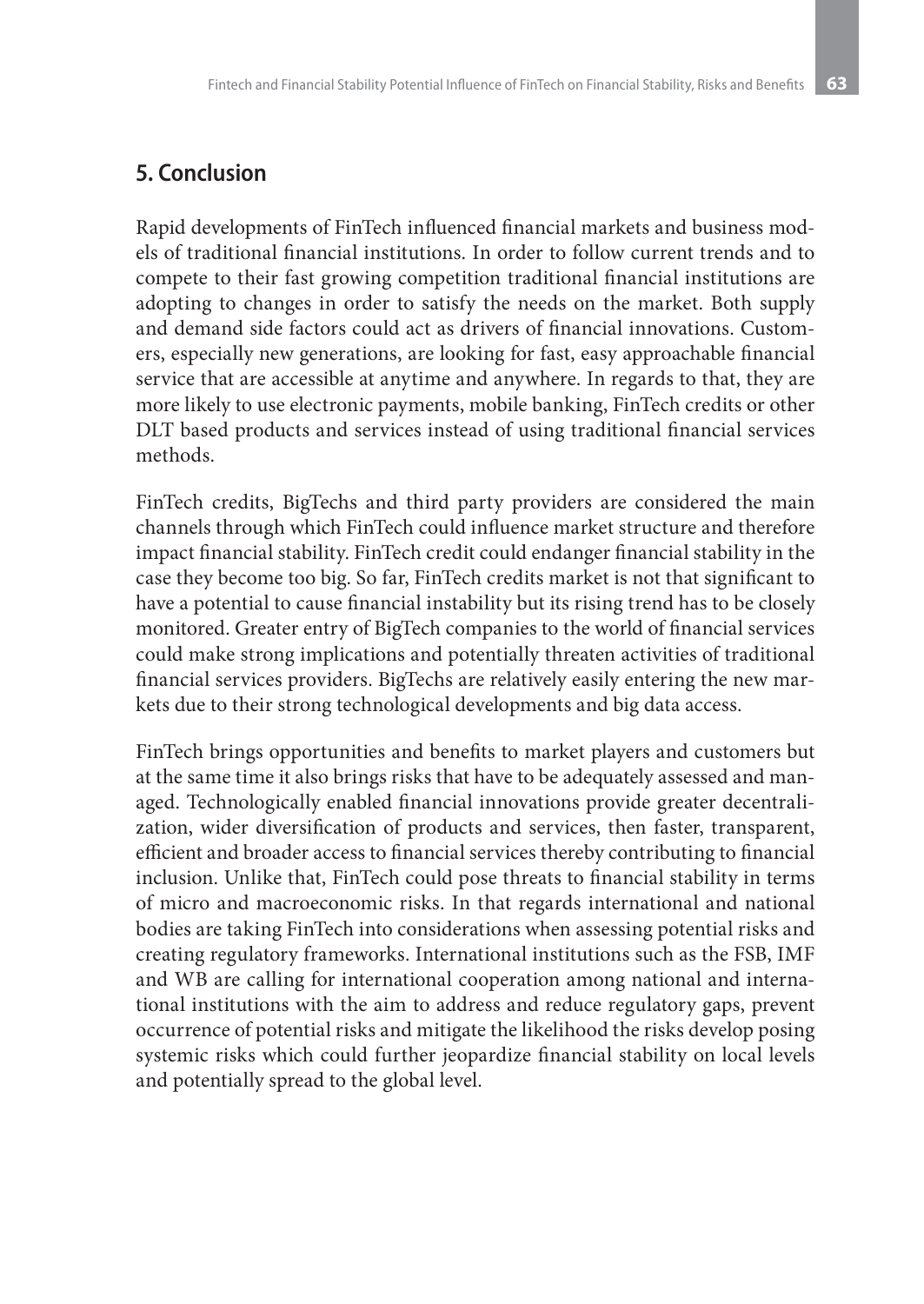# **References**

- 1. BIS (2019). BIS Annual Economic Report 2019: *Big tech in finance: opportunities and risks*, Retrieved from: https://www.bis.org/publ/arpdf/ ar2019e3.pdf
- 2. Brainard L. (2018). *Cryptocurrencies, Digital Currencies, and Distributed Ledger Technologies: What Are We Learning?*, Remarks by Lael Brainard Member Board of Governors of the Federal Reserve System at the Decoding Digital Currency Conference Sponsored by the Federal Reserve Bank of San Francisco, Retrieved from: https://www.federalreserve.gov/newsevents/ speech/files/brainard20180515a.pdf
- 3. Christian E. Weller & Ghazal Zulfiqar (2013). *Financial Market Diversity and Macroeconomic Stability*, Working Papers wp332, Political Economy Research Institute, University of Massachusetts at Amherst. Retrieved from: https://www.peri.umass.edu/fileadmin/pdf/working\_papers/working\_ papers\_301-350/WP332.pdf
- 4. Claessens S., Frost J., Turner G. & Zhu F. (2018). BIS Quarterly Review: *Fintech credit markets around the world: size, drivers and policy issues*, Retrieved from: https://www.bis.org/publ/qtrpdf/r\_qt1809e.pdf
- 5. Committee on Payments and Market Infrastructures (2017). *Distributed ledger technology in payment, clearing and settlement*, Retrieved from: https://www.bis.org/cpmi/publ/d157.pdf
- 6. Committee on the Global Financial System (CGFS) of Bank for International Settlements (BIS) and the Financial Stability Board (FSB) (2017). *FinTech credit, Market structure,business models and financial stability implications*, Retrieved from: https://www.bis.org/publ/cgfs\_fsb1. pdf
- 7. Ernest and Young (2019). *Regulatory technology (RegTech): Navigating the right technology to manage the evolving regulatory environment*, Retrieved from: https://www.ey.com/Publication/vwLUAssets/ey-regulatorytechnology-regtech/\$FILE/ey-regulatory-technology-(regtech).pdf
- 8. European Banking Authority (2019). *Report On The Impact of Fintech On Payment Institutions' And E-Money Institutions' Business Models*, Retrieved from: https://eba.europa.eu/sites/default/documents/files/ documents/10180/2551996/32ff1cbb-a6c3-4a01-94f2-4d129386fa0a/EBA%20 thematic%20report%20on%20the%20impact%20of%20FinTech%20on%20 PIs%27%20and%20EMIs%27%20business%20models.pdf?retry=1
- 9. Fabris, N. (2019). Cashless Society The Future of Money or a Utopia?, *Journal of Central Banking Theory and Practice*, 2019, 1, pp. 53-66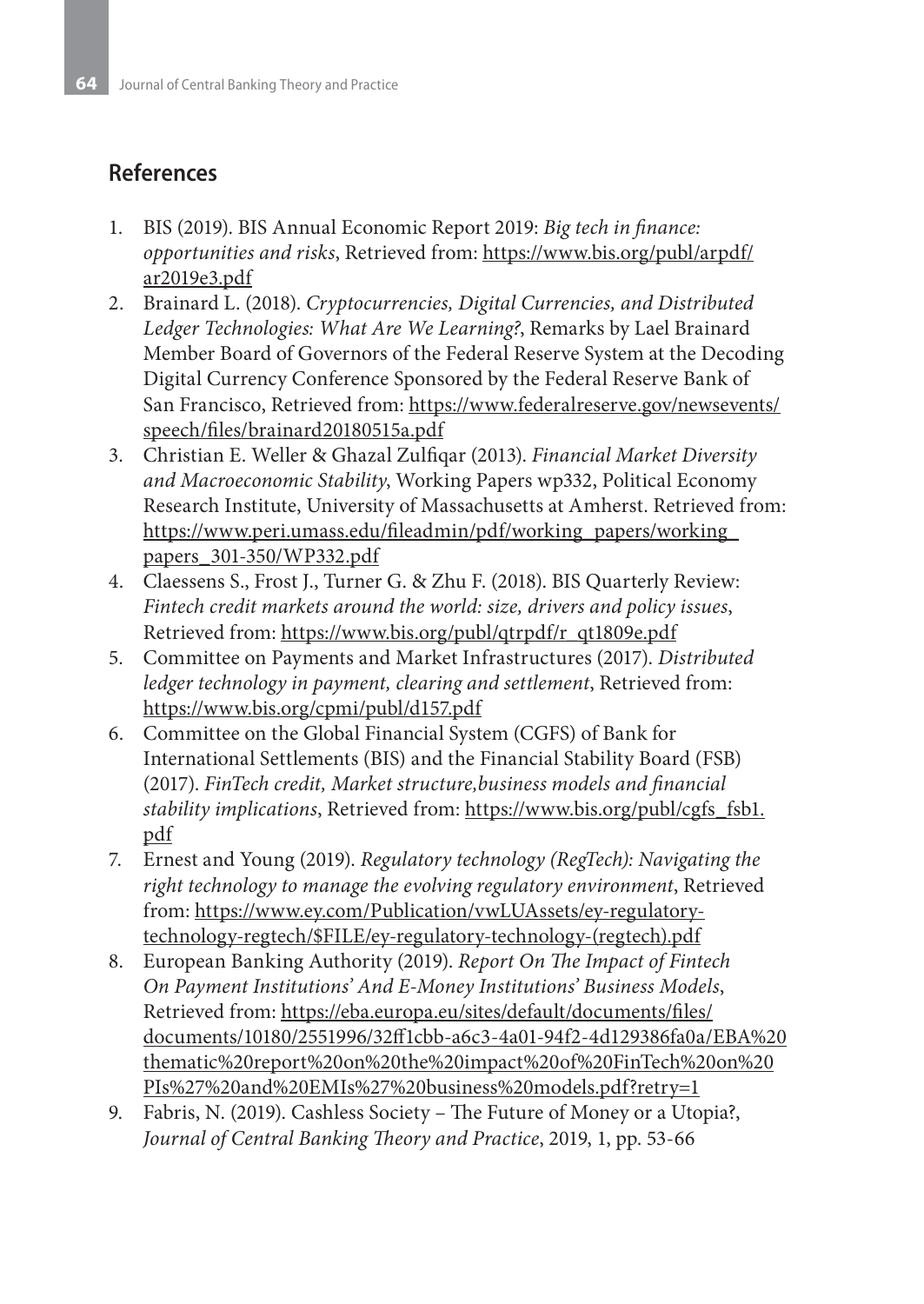- 10. Financial Stability Board (2017). *Financial Stability Implications from FinTech Supervisory and Regulatory Issues that Merit Authorities' Attention*, Retrieved from: https://www.fsb.org/wp-content/uploads/R270617.pdf
- 11. Financial Stability Board (2019a), FinTech and market structure in financial services: *Market developments and potential financial stability implications*, Retrieved from: https://www.fsb.org/wp-content/uploads/P140219.pdf
- 12. Financial Stability Board (2019b). Decentralized financial technologies: *Report on financial stability, regulatory and governance implications,* Retrieved from: https://www.fsb.org/wp-content/uploads/P060619.pdf
- 13. Financial Stability Board (n.d.). *Monitoring of FinTech*, Retrieved on September 15, 2019 from: https://www.fsb.org/work-of-the-fsb/policydevelopment/additional-policy-areas/monitoring-of-fintech/
- 14. International Monetary Fund (2018). *IMF Policy Paper: The Bali Fintech Agenda*, Retrieved from: https://www.imf.org/en/Publications/Policy-Papers/Issues/2018/10/11/pp101118-bali-fintech-agenda
- 15. Lagarde, C. (2019). *Opening Statement by Christine Lagarde to the Economic and Monetary Affairs Committee of the European Parliament*, IMF, Retrieved from: https://www.imf.org/en/News/Articles/2019/09/04/ sp090419-Opening-Statement-by-Christine-Lagarde-to-ECON-Committeeof-European-Parliament?cid=em-COM-123-39372
- 16. Lehtimäki, J.O. and Palmu, M. (2019). Central Bank Communication and Monetary Policy Predictability under Uncertain Economic Conditions, *Journal of Central Banking Theory and Practice*, 2019, 2, pp. 5-32
- 17. Luburić, R. (2018). A Model of Crisis Prevention (Based on managing change, quality management and risk management, *Journal of Central Banking Theory and Practice*, 2019, 2, pp. 33-49
- 18. Morgan, S. (2019). *Global Cybersecurity Spending Predicted To Exceed \$1 Trillion From 2017-2021*, Retrieved from: https://cybersecurityventures.com/ cybersecurity-market-report/
- 19. Stiroh, K. (2019). *Thoughts on cybersecurity from a supervisory perspective*, at SIPA's Cyber Risk to Financial Stability: State-of-the-Field Conference 2019, Federal Reserve Bank of New York, Retrieved from: https://www.bis.org/ review/r190430l.pdf
- 20. UNSGSA FinTech Working Group and CCAF (2019). Early Lessons on Regulatory Innovations to Enable Inclusive FinTech: *Innovation Offices, Regulatory Sandboxes, and RegTech*. Office of the UNSGSA and CCAF: New York, NY and Cambridge, UK. Retrieved from: https://www.unsgsa. org/files/2915/5016/4448/Early\_Lessons\_on\_Regulatory\_Innovations\_to\_ Enable\_Inclusive\_FinTech.pdf